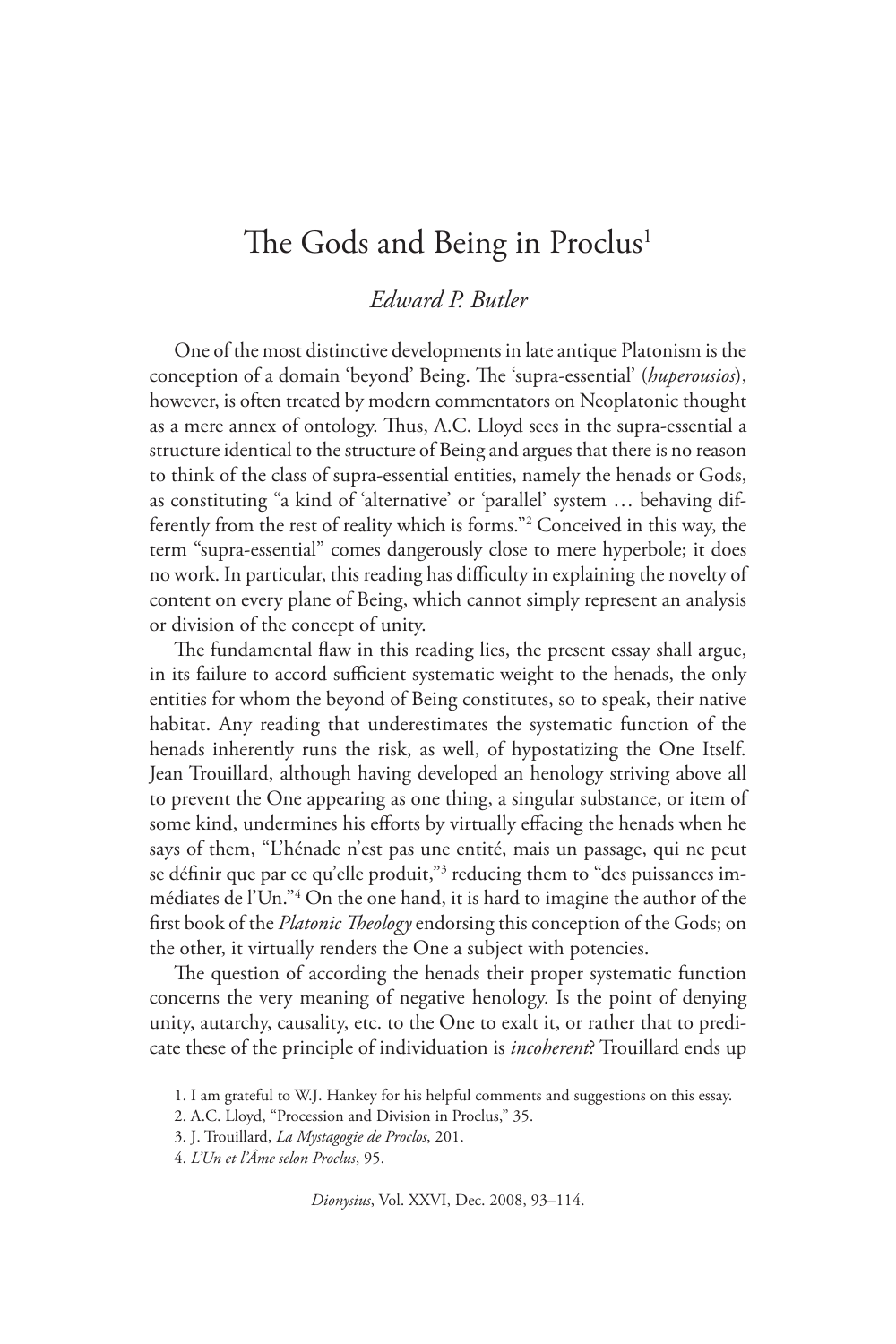with a problem not unlike those who would attempt to generate the procession of Being through division. Trouillard states of procession as a whole that "Son modèle est la dérivation que Proclos appelle *kath'hupobasin* (par marche dégressive), qui est la génération des parties par le tout, en précisant qu'il s'agit de parties totales que le tout contenait de façon indistincte."5 But *hupobasis* is specifically rejected by Proclus as a model for the procession of Being as a whole: at *Plat. Theol.* II 7. 50. 20–22, for example, he denies that "the procession of the whole of things" takes place through "diminution [*huphesin*], rather than a superabundance of goodness."<sup>6</sup> *Huphesis* here is none other than the *hupobasis* of *In Parm.* 746 to which Trouillard refers, where it was defined as the production by a monad of things "as if from the entirety of their natures but *diminished* for particular instances, their specific character being preserved but becoming more partial in them," like, e.g., intellects from Intellect. *Huphesis* is also the relationship between more "universal" and more "specific" henads, and therefore the "procession" from the One to the henads cannot be like that from, e.g., the intelligible to the intelligible-intellective Gods.

But neither, Proclus explains, can the henads come about by *proödos*, that is, "by a change in essence, as in the case of the production of the procession of images from paradigms" (ibid),<sup>7</sup> for this mode of causation does not even exist among intelligibles, much less supra-essentials: "the forms are called *paradigms* of beings, while Being is cause, and not paradigm, of all that comes after it; for paradigms are causes of things differentiated [*diêrêmenôn*] in their Being and which have essences characterized by difference [*diaphorous*]" (*Plat. Theol.* III. 52. 2–7). The henads cannot proceed from the One either by *hupobasis* or by *proödos*, for either of these imply some sort of *decline*, and there is no decline from the One to the henads. Indeed, if the One 'declined' from unity to multiplicity, we would need to posit some passive principle as responsible for this multiplication, and the very rigor of Proclus' monism will not permit this.

This essay argues that only by recognizing the concrete individuality of the henads, not as logical counters, but as *unique individuals* and the real agents of the causality attributed to the One, can the true significance of procession in Proclus be grasped. On this interpretation, procession in the primary

6. *Théologie Platonicienne*. 6 vols. Ed. and trans. H.D. Saffrey and L.G. Westerink. Paris: Les Belles Lettres, 1968–97. Translations mine.

7. References to the *Parmenides* commentary are to the pagination in *In Platonis Parmenidem*. Ed. V. Cousin. Paris: Durand, 1864. Reprint, Hildesheim: Olms, 1961, except when followed by a 'K', signifying pagination in Klibansky's edition of the Latin portion; translations from *Proclus' Commentary on Plato's Parmenides*. Trans. J.M. Dillon and G.R. Morrow. Princeton: Princeton U Press, 1987.

<sup>5.</sup> *Mystagogie*, 112f.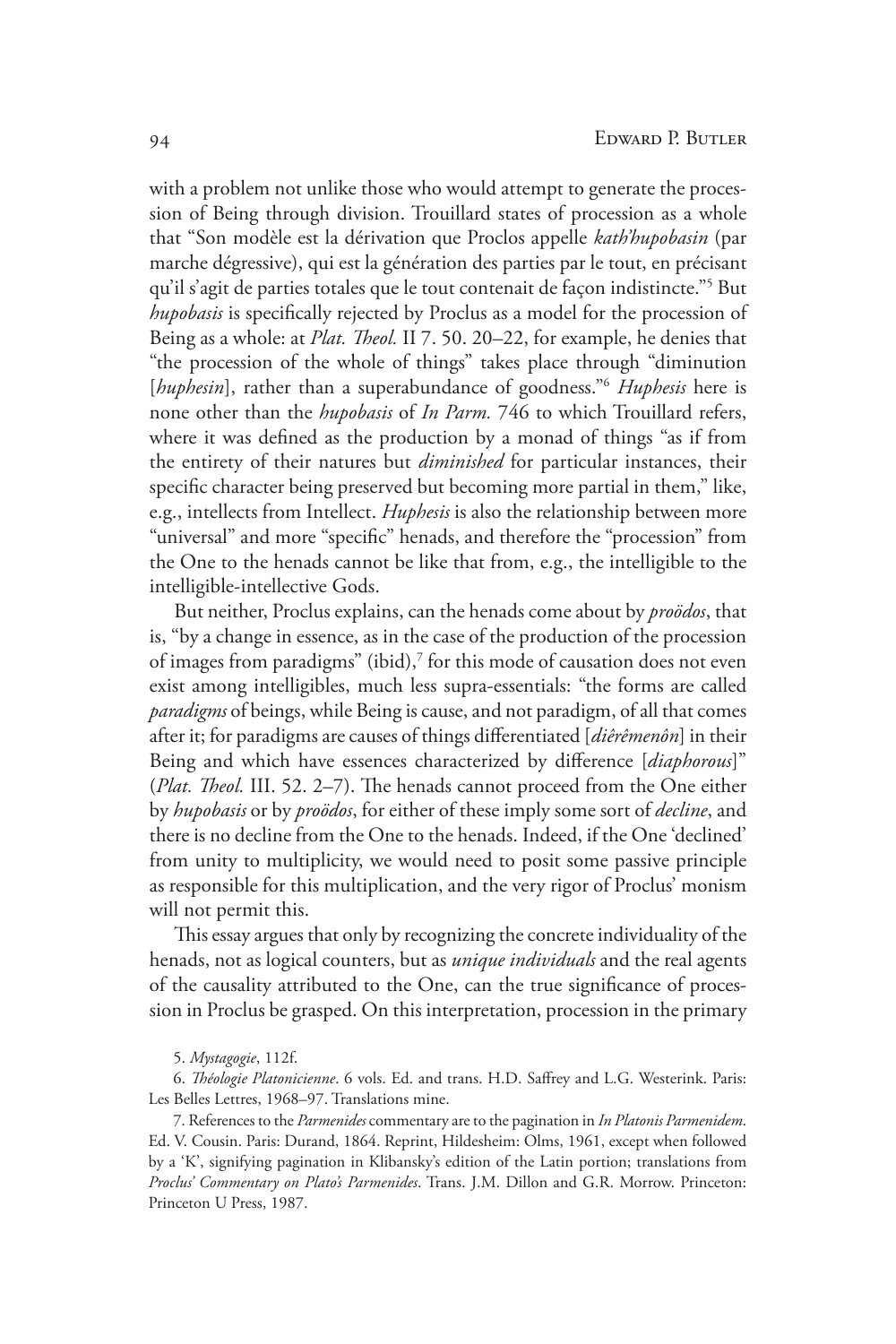## The Gods and Being in Proclus 95

sense is from one *mode of unity* to another: namely, from the polycentric manifold of autarchic individual henads to the monocentric unity of forms. Distinct organizations belong to the ontic and the supra-essential, and the ontic organization is emergent from the supra-essential through a dialectic immanent to the nature of the henads. The polycentric henadic organization, because it is an organization of unique individuals, is irreducible to ontology for the latter only treats of forms, that is, of universals. The independence of theology (that is, henadology) from ontology in Proclus is thus a matter of its *structural difference*.

This reading necessarily begins in recognizing that ontology in Proclus is underdetermined with respect to its content, which has been noted by a number of commentators, but not accounted for. Lowry, for instance, discerns "the tension between the logic and the content of the Procline philosophy,"8 and that in fact the logic of the *Elements of Theology* is "inadequate to its content."9 The problem lies in the henads, their individuality and plurality: "Substantially, they do not differ—to one another they are indifferent. What then is it in their immanent principle which divides them? This … is the question of wherein lies the productivity of the One."10 To find the solution, however, will require going beyond the boundaries of the geometrical structure of the *Elements*. Lloyd, for his part, acknowledges an irreducible "empirical element" which "is needed to complement the non-empirical philosophical system."

The two together constitute Neoplatonism. But the content of personal experience cannot be derived from the Neoplatonists' philosophical system. It is an unpredictable gift from their gods. Otherwise it would have been applied to the universal soul, and the hypostases would have been 'telescoped' to a degree unacceptable to orthodox Neoplatonists … For the same reason, we can give no final reply about the uniqueness of particular humans. We know neither which angels, demons and heroes ascend to the One nor how often. They write no books.<sup>11</sup>

Lloyd displays here a tendency common in the literature, evident in Trouillard as well, to find the locus of the problem of uniqueness and individuality at the level of the individual *soul*, hence Lloyd imagines the empirical element in the system to be drawn from "personal experience." Lowry, however, recognizes that the problem is ultimately and properly located rather at the level of the henads: individual souls are a synthesis of universality and individuality inas-

<sup>8.</sup> J.M.P. Lowry, *The Logical Principles of Proclus' Stoicheiôsis Theologikê as Systematic Ground of the Cosmos*, 85. 9. Ibid., 78. 10. Ibid., 77f. 11. A.C. Lloyd, *The Anatomy of Neoplatonism*, 126.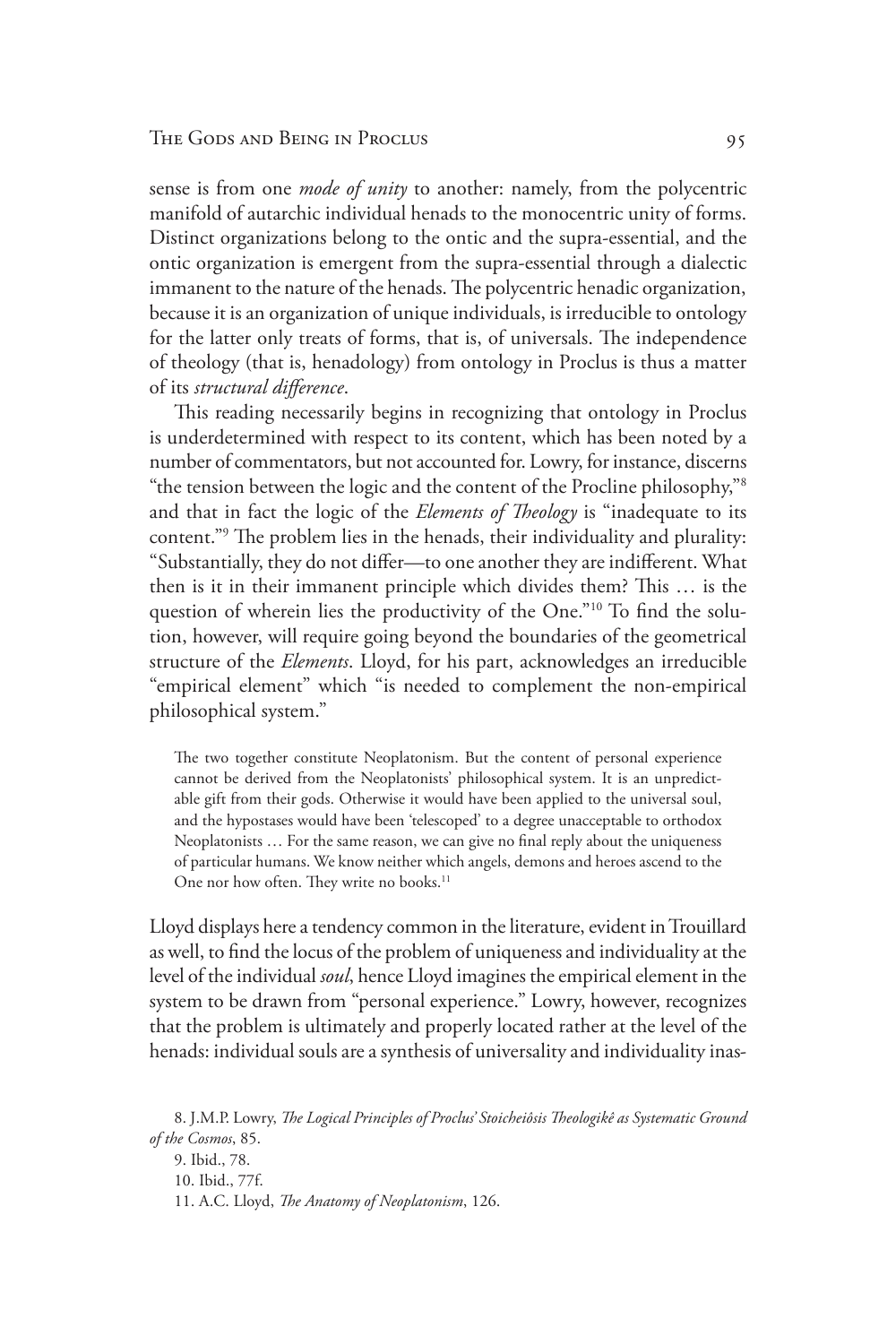much as they receive one nature from the forms and another from the Gods. Furthermore, the Gods may not write books, but Homer, Hesiod and other 'theologians' do; and for Proclus the mythology and iconography associated with the Gods originates directly from the Gods themselves.<sup>12</sup> Hence it is this *cultural* content which actually constitutes the "empirical element" in his system. The complement to philosophy in Proclus therefore is not so much phenomenological, as Lloyd posits, but hermeneutical.

It was with respect to *sumbola* and *sunthêmata*, the 'symbols' and 'tokens' of theurgy, that the existence of an 'alternative or parallel system' criticized by Lloyd was first recognized, notably by Smith, who made his case on the narrow but secure basis of a small number of passages (in particular *Eclogae de philosophia chaldaica* V) that mostly concern the reversion of the soul according to symbols/tokens and forms respectively.13 What has not been appreciated in these parallel systems, however, is in just what they differ and the significance of this for the Neoplatonic metaphysics. Symbols and tokens, for all their richness of culturally-determined content, are, from an ontological—and hence necessarily *universal*—viewpoint, indifferent ciphers. Indeed, this is what caused some to label as 'irrationalism' the whole tradition of Neoplatonism beginning from Iamblichus. But what if this very transition from content to form actually expresses the nature of procession, and in a manner thoroughly rational?

The fundamental difference between *henadic* and *ontic* modes of unity is to be found in the two sorts of manifold constituted by henads and beings/forms.14 The henads are *all in all*, whereas the forms *participate in* each other. These two structures, as permutations of the broad axiom stated in *El. Theol.* prop. 103, "All things are in all things, but in each according to its proper nature,"<sup>15</sup> are routinely conflated by commentators, despite the fact that Proclus could not be clearer about *contrasting* them at *In Parm*. 1048. Lloyd, for example, states that "all in all" at *In Parm*. 1048 "means the relation which Plotinus found among the categories and which implied that motion is at rest, rest is in motion, being is at rest, in motion, other, and so on with all the categories" (167).<sup>16</sup> But this is clearly exactly the sort of relationship attributed to Being, Life and Intellect in *El. Theol.* prop 103 and categorically

<sup>12.</sup> See, e.g., Proclus' remarks on divine inspiration in his *Cratylus* commentary, §71, §87.

<sup>13.</sup> A. Smith, *Porphyry's Place in the Neoplatonic Tradition*. On the notion of the 'parallel series' see also E.P. Butler, "Offering to the Gods: A Neoplatonic Perspective."

<sup>14.</sup> On which see E. P. Butler, "Polytheism and Individuality in the Henadic Manifold."

<sup>15.</sup> *The Elements of Theology*. Ed. and trans. E.R. Dodds. 2nd ed. Oxford: Clarendon Press, 1963. Translations generally modified.

<sup>16.</sup> Lloyd, *Anatomy*, 167.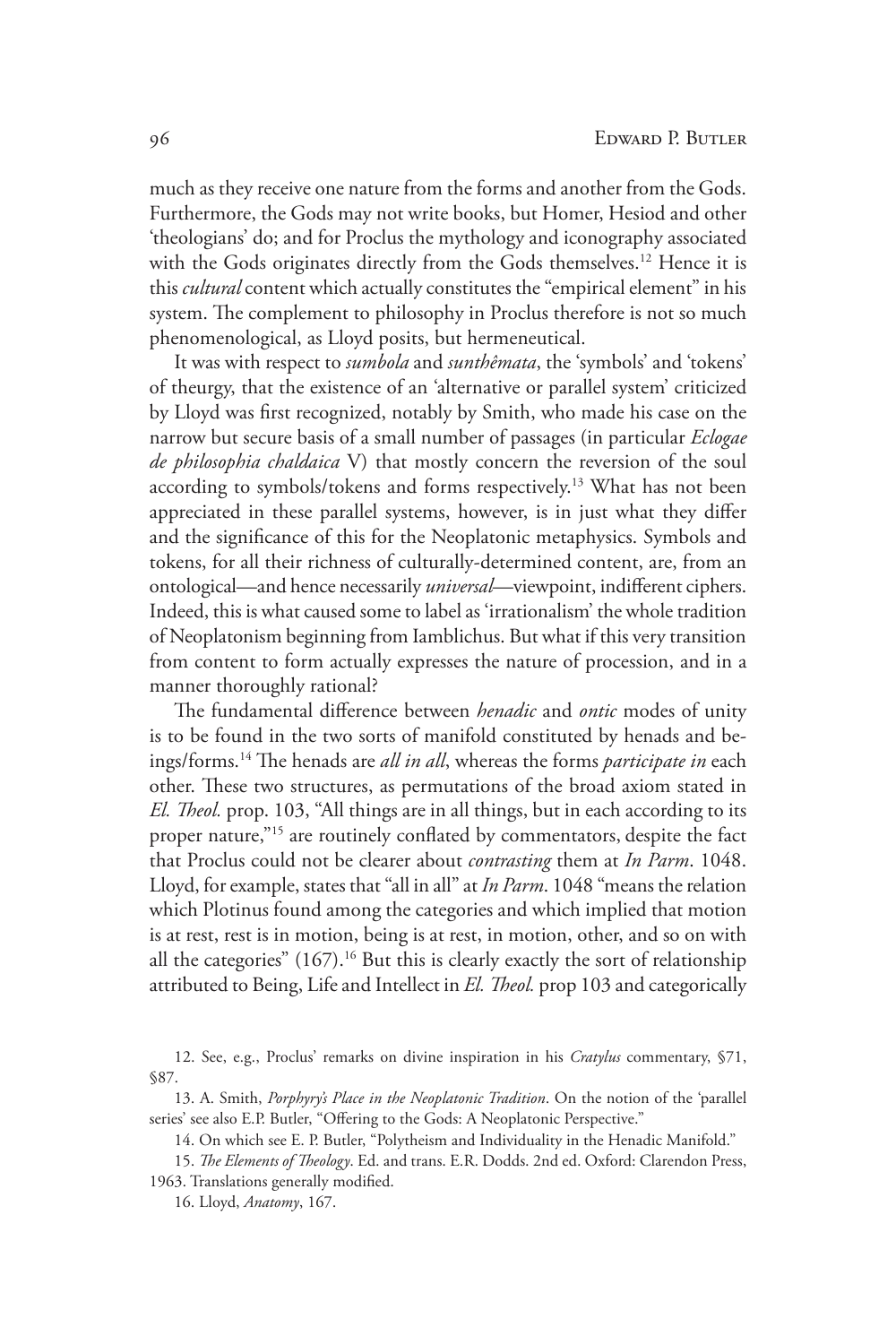*distinguished* from the "all in all" of the henads in prop. 115: Every God is above Being, Life and Intellect "for if these three, though mutually distinct, are each implicit in the other two," by prop. 103, "then no one of them can be a pure unity, since each contains all." The very manner in which forms are all in all categorically distinguishes their mode of existence from that of the Gods because each form *implies* the others. Each form is therefore *mediated* in its very being, whereas the all-in-all of the henads renders the individuality of each more robust: "the individuality of each of them [the henads] is a much more perfect thing than the otherness of the Forms," (*In Parm.* 1048). This is the essential difference between a polycentric manifold and a holistic totality (what Neoplatonists sometimes refer to as a *plêrôma*).17 What goes for the forms themselves applies *a fortiori* to their participants, who are mediated in their very being since they are what they are purely through something else.

The henadic and the ontic organizations do not simply rest in static opposition, however, since the latter arises from the former; this is the sense of procession. The fact that the Gods, though themselves supra-essential, are active *within* Being, means that there is an ontological as well as a strictly theological perspective on them. Proclus is well aware of this distinction between two ways of speaking of the Gods, as we read at *In Tim.* I, 303,18 where, in commenting on the passage from *Tim*. 28c which states that "[i]t is difficult to discover the maker and father of this universe, and when found, it is impossible to speak of him to all," Proclus remarks that

someone may say, do we not assert many things about the demiurge, and about the other Gods, and even of the One Itself? To which we reply, we speak indeed *about* them [*peri autôn*], but we do not speak *of each of them him/herself* [*auto de hekaston*]. And we are able indeed to speak *scientifically* [*epistêmonikôs*] of them, but not *intellectually* [*noerôs*].

The distinction here is between, on the one hand, the familiar concept of *epistêmê*, which is always of the species or class, and on the other hand a *noêsis* of *particular* henads or Gods—i.e., with proper names. Indeed, one finds that Proclus when speaking 'philosophically' refers to *classes* (*taxeis* or *diakosmêseis*) of Gods, but quotes 'theologians' (e.g., Homer, Hesiod, 'Orpheus') for data about particular Gods as empirical evidence for the conclusions arrived at through philosophical dialectic.19 The possibility of treating of the Gods by

17. On the Neoplatonic notion of *plêrôma*, see S. Gersh, *From Iamblichus to Eriugena*, 83–86.

18. *In Platonis Timaeum Commentaria*. 3 vols. Ed. E. Diehl. Leipzig: Teubner, 1903–06. Reprint, Amsterdam: Hakkert, 1965. Translations mine.

19. Bodéüs finds a similar pattern in Aristotle's approach to theology, which "is for Aristotle, as for Plato, the business of the poets …" (*Aristotle and the Theology of Living Immortals*, 218):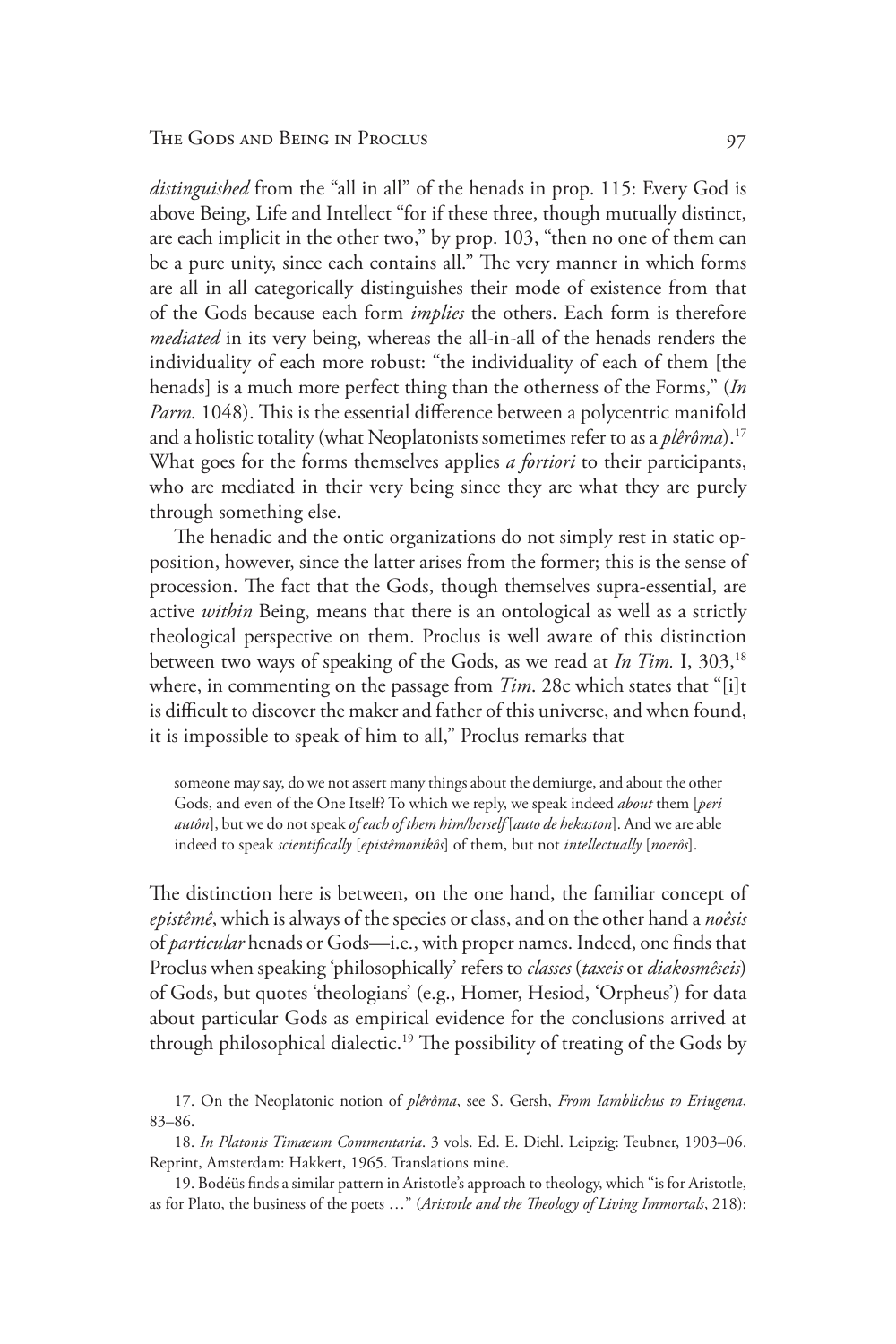classes, 'taxonomically,' as it were, rather than individually, allows the Gods to be treated 'scientifically,' that is, ontologically.

This distinction of discursive registers has fostered misunderstandings of Proclus' theology due to the sharp difference between a text like the *Elements of Theology*, which contains the names of no particular Gods and speaks of henads only in universal terms,<sup>20</sup> and the commentaries or the *Platonic Theology*, which substantiate the abstract doctrine with respect to the henads with a wealth of concrete material from (mostly Hellenic) 'theologians.' Hence the structure set out for the *Platonic Theology* at *Plat. Theol.* I 9. 8–19 carefully distinguishes between (1) the doctrines concerning all the Gods in common, (2) the doctrines concerning "the universal classes [*holas taxeis*] of the Gods," and (3) the particular Gods mentioned by name in Plato's works, "in relation to the universal genera [*hola genê*] of the divine ranks [*tôn theiôn diakosmôn*]."

At *In Tim.* I, 364, Proclus states that "every God is essentialized [*ousiôtai*] in being a God, or rather is supra-essentialized [*huperousiôtai*], but there is not anything which is participated by him/her; because the Gods are the most ancient and venerable of all things." We cannot grasp the significance of rejecting a participatory relationship between the henads and the One, however, until we have recognized its *positive* corollary, namely, that the most appropriate way of conceiving of the first principle is as standing for *each God*, rather than for the class of Gods, as would be the case for an ordinary monad. In this lies the distinction between the polycentric henadic manifold and any formal manifold. Thus *Decem Dubitationes* X. 6321 informs us that "according to existence" the One is "each God, since each of them is

Aristotle "appeals to traditional opinion concerning the gods as a means of reasoning about his philosophical object, rather than using the study of this object so as to produce philosophical judgments about theological opinions" (ibid., 41).

20. There are actually two axes of purely formal determinations of the henads in the *Elements*, the one corresponding to the monads of the ontic series (props. 161–65), the other consisting of the functional characteristics given in props. 151–58. Charles-Saget, I believe correctly, reads the latter classification as reflecting that by which "le divin … garantissait … la possibilité du système qui le dit" (*L'Architecture du divine*, 250). Thus the classes of deities enunciated in props. 151–58 "renvoient bien à l'économie générale du système," (ibid., 251) and "présentent donc, sur le mode religieux, les axiomes du système proclien," which are: "qu'il y ait un principe," corresponding, we might say, to each deity prior to any classification; "qu'il y ait un engendrement à partir de ce principe," corresponding to the classification of deities as *gennêtikon*; "que tous les engendrés s'accomplissent selon leur perfection propre, accomplissant ainsi celle de l'ensemble par eux constitué," corresponding to the classification of deities as *telesiourgon*; and "que cette perfection se maintienne pure de toute altération," corresponding to the classification of deities as *phrourêtikon* (ibid., 252).

21. *Trois études sur la providence*, ed. and trans. Daniel Isaac. Paris: Les Belles Lettres, 1977–1982. Translation mine.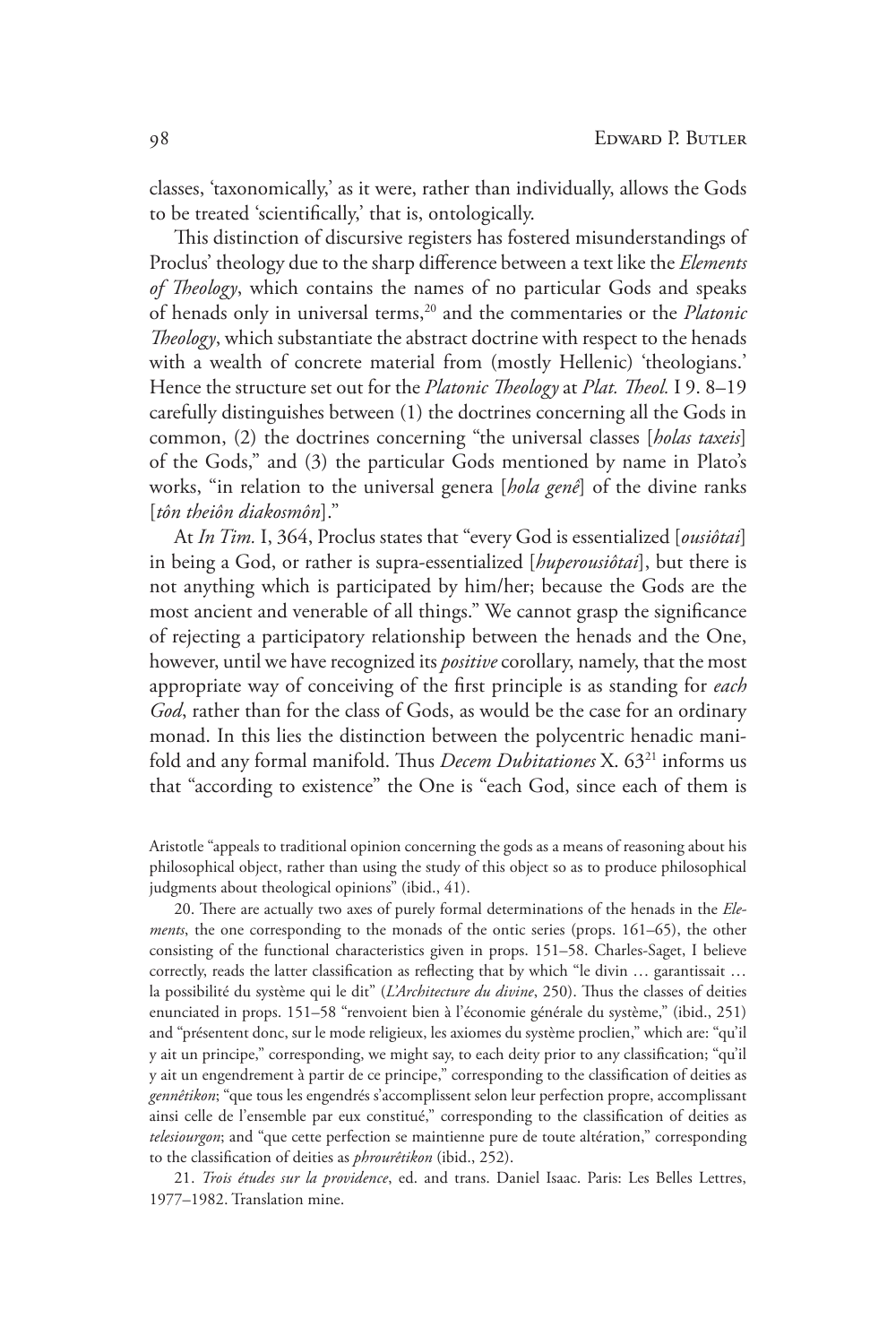one and good existentially." The terminology here corresponds to prop. 65 of the *Elements*, which states that "all that subsists in any fashion is either according to cause, in the mode of a principle; or according to existence [kath'huparxin]; or according to participation, in the mode of an image." To contemplate something *kath'huparxin* is to conceive it "in its own station [*kata tên heautou taxin*], neither in its cause nor in its resultant"; but *kath'huparxin* the One is *each God*. Thus the One, when contemplated *in its own station*, is not an hypostatized One Itself, but *each God*—not all the Gods together nor a cause distinct from them. The distinction between the perspective which takes each God individually and that which treats of the Gods in classes or taxonomically is thus grounded in the very nature of the First Principle and is, I would argue, the key to grasping the real, meaningful distinction between Being and the supra-essential.

The locus for the opposition between the supra-essential and ontic domains is the inherent opposition in each God between *huparxis* and *dunamis*, 'existence' and 'power.' This is the initial gap which widens at each stage of procession as Being acquires determinacy. Thus Damascius (*De Princ.* I. 118. 9–17)22 speaks of the distinction between *huparxis* and *dunamis* in "the First" as the "minimum distinction" (*hêkista prosdiorismon*). The *dunameis* or 'powers' of the Gods are explained at *Plat. Theol.* III 24. 86. 7–9 to be themselves "supra-essential, and consubsistent with the very henads of the Gods, and through these <powers> the Gods are generative of beings." At the same time, however, Proclus also opposes the powers of the Gods to their *huparxeis*. For example, we read at *In Parm.* 1128 of things which "are knowable and expressible as pertaining to the powers of the Gods, not to their existences [*tais huparxesin autais*], in virtue of which they possess the characteristic of being Gods."

As is stated in the passage from *Plat. Theol.* III 86, the powers of the Gods are that through which the Gods produce Being/being(s). Insofar as there is an *opposition* between the Gods and their powers, it seems reasonable that this should stem from the connection which exists between the *powers* of the Gods and the *classes* of beings. This opposition in fact underlies the distinction between the two ways of speaking about the Gods, the one which is 'philosophical' and the other which is peculiar to 'theologians,' because it is by virtue of their universalizable potencies that the Gods incline, as it were, toward Being, and this latent opposition within the henadic individual is the engine driving the procession of Being. Thus *In Parm.* 74K explains that "positive propositions apply rather to the monads of kinds of being, for the power of generating things is in these. The first principle is before

22. *Traité des Premiers Principes*. 3 vols. Ed. and trans. L.G. Westerink and J. Combès. Paris: Les Belles Lettres, 1986–91.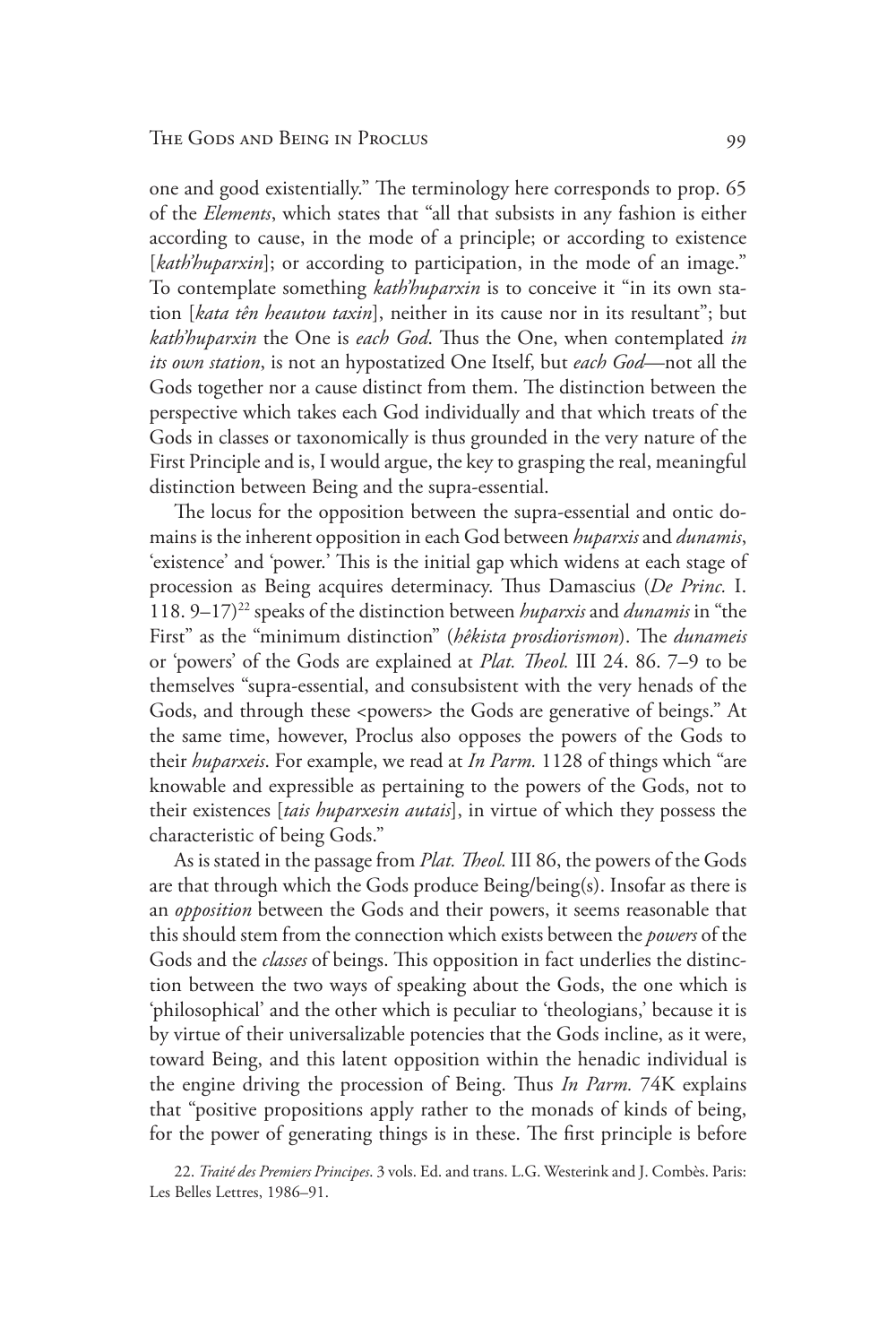every power and before assertions," in which note the juxtaposition of *kinds* of being with *powers*. This text is making the same distinction as *IP* 1128, which opposes the *huparxeis* of the Gods to their powers. For not only are the Gods generative of beings through their powers, but through their powers they themselves can be treated *like* beings—grouped into classes, for instance, which generally under Platonic logic would imply that the members of the class participate in, and are subordinate to, a monad expressing the unity of that class. I have argued elsewhere that Proclus resists placing the henads under these constraints in part because it would tend toward *unifying* them, when in fact their 'being-Gods' consists precisely in their irreducible 'existential' individuality. In this light, the powers of the Gods form the link not only between the Gods and Being, but also between a discourse concerning unique individuals ('theology,' in the sense of what mythographers do) and a discourse concerning *kinds*.

The two most salient characteristics of the henads are, first, that they are 'all in all,' which is to say all in each, and, second, their consummate individuality and autarchy. Indeed, these are simply two sides of the same coin. The individual *being* is an individual, albeit to a lesser degree, insofar as it possesses only abstract parts. The supreme individuality, however, that possessed by henads, is such that not just the other henads, but *all of Being* too is present in *each* henad. Thus at *In Tim.* I, 308 Proclus says that "each of the Gods is the universe, but after a different manner," and again at I, 312 that "each of the Gods is denominated from his peculiarity [*idiôtês*], though each is comprehensive of all things." Again, at I, 209, we read that "all beings are contained by the Gods and reside in their natures." Not only beings, ontic particulars, are contained by the henads, but the ontic hypostases themselves, Being, Life, and Intellect, are also contained by each henad: "the Gods do not subsist in these [Being, Life and Intellect], but prior to them, and they produce and contain these in themselves, but are not defined in them" (*Plat. Theol.* I 26. 114. 20–22).

The *pre-positing* of the procession of Being in each of the Gods is operative through their 'providence' (*pronoia*): "Every God in his/her own existence [*huparxis*] possesses the providence [*pronoein*] of the universe [*tôn holôn*], and the primary providence is in the Gods" (*El. Theol.* prop. 120). In an important discussion Gersh stresses the correspondence between *pronoia* among the Gods and mortal 'belief' (*pistis*).23 Belief and providence "are clearly to be viewed as complementary aspects of the irreducible element of ineffability in the causal process as a whole … belief represents the ineffable element interpreted primarily from below and providence the same element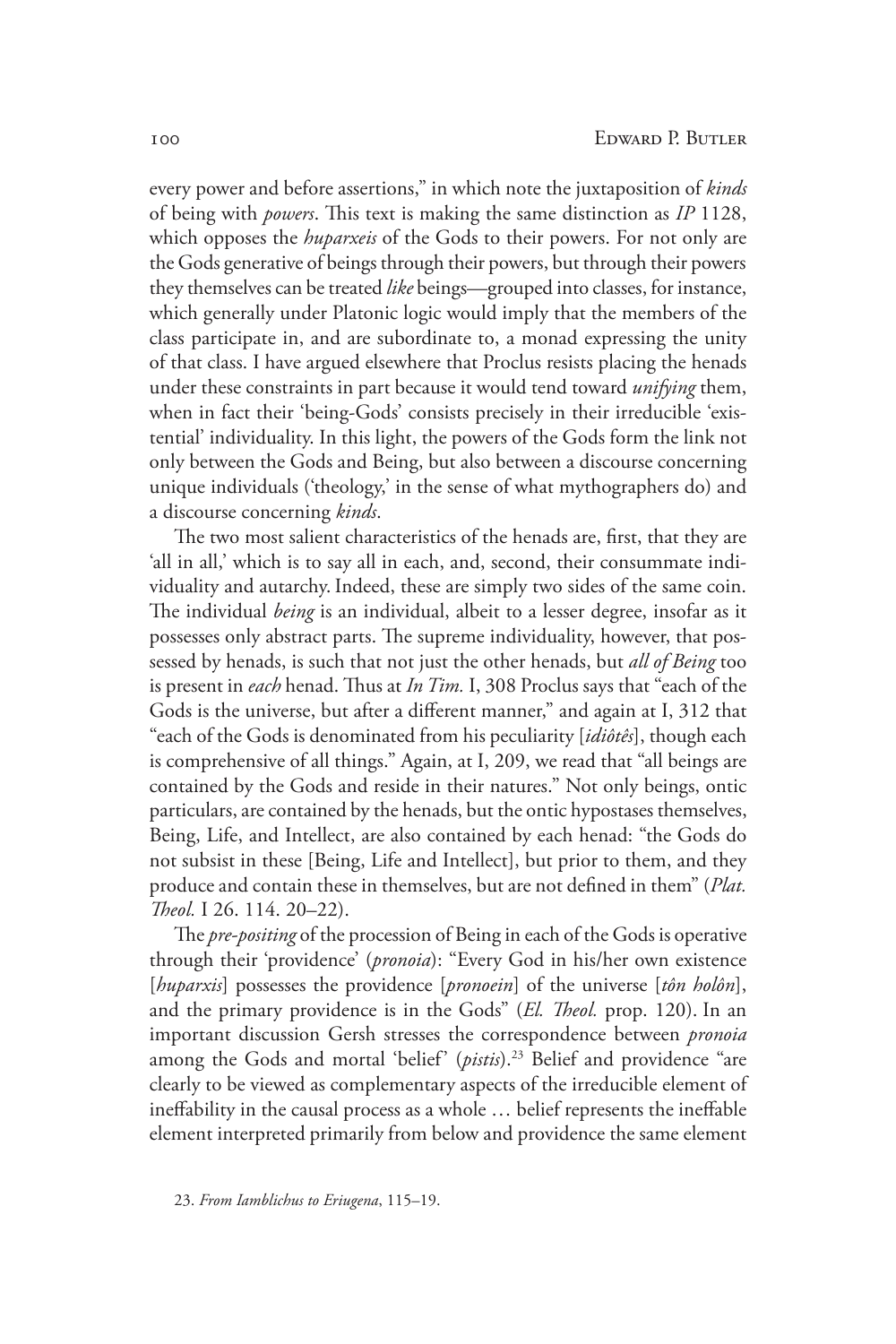viewed from above."<sup>24</sup> But this "ineffable element" is not simply irrational or, as Gersh characterizes it, a manifestation of 'mysticism.' Rather, there is a quite rational bond between the *pistis* prior to *epistêmê* and that which is inferior to *epistêmê*. Proclus, as usual, in opposing these two senses of *pistis* (see, in particular, *Plat. Theol.* I 25. 110. 17–22) is also affirming the causal relationship between the two.<sup>25</sup> Gersh recognizes that the link between the *pistis* of the Gods and that of sensible particulars, i.e., the second stage of perception in the Divided Line of *Rep.* 511e, lies in the emphasis placed by later Neoplatonists on "the rapprochement between the simplicity of matter which is below form and the simplicity of the gods which transcends it,"26 but does not discern the crucial element these two modes of existence have in common, namely particularity—sensible particulars insofar as they fall below *infimae species*, the Gods insofar as their supra-essential individuality *transcends* universality. *Epistêmê*, which is cognition of the universal, is therefore bounded on both sides by a kind of knowing pertaining exclusively to individuals, and these are the two kinds of *pistis*.

It is on account of *pistis*, Proclus explains, that "all the Gods are united [*sunhênôntai*] and gather together [*sunagousin*] uniformly [*monoeidôs*] around one center both their universal powers [*tas holas dunameis*] and their processions" (*Plat. Theol.* I 25. 110. 14–16). What is the function that *pistis* is said to perform here among the Gods themselves? In what must they 'believe' and toward what do they dispose themselves 'uniformly,' literally, according to one form? It is that to which the universality inherent in their powers and processions, which both pertain to classification, is ultimately referred, namely the individuality of each God, which as irreducible is perceived immediately by each in a founding moment of *pistis*. In a discussion of universal attributes of the Gods drawn from the *Phaedo*, Proclus says of the 'uniform' (*to monoeides*) that it "pertains most of all to the divine monad at the point at which Being first emerges, in which ends every participated genus of henads, for the One is prior to these" (*Plat. Theol.* I 27. 118. 20–23).

The One here is not something subordinating the Gods, but that in virtue of which the Gods *have something to give* to Being. Schürmann expresses the stakes of the proper understanding of the One when he remarks that "l'alliance entre apophatisme métaphysique et onto-théologie éclipse la découverte phénoménologique dont est née l'hénologie négative."<sup>27</sup> For Schürmann, "l'hénologie négative accomplit ce que la théologie négative ne

<sup>24.</sup> Ibid., 118.

<sup>25.</sup> Note also the significance Proclus accords to Plato's use of *pisteuein* at *Parm.* 141e, at the culmination of the First Hypothesis (*In Parm.* 42K).

<sup>26.</sup> Ibid., 116 n. 179.

<sup>27.</sup> R. Schürmann, "L'Hénologie comme Dépassement de la Métaphysique," 337.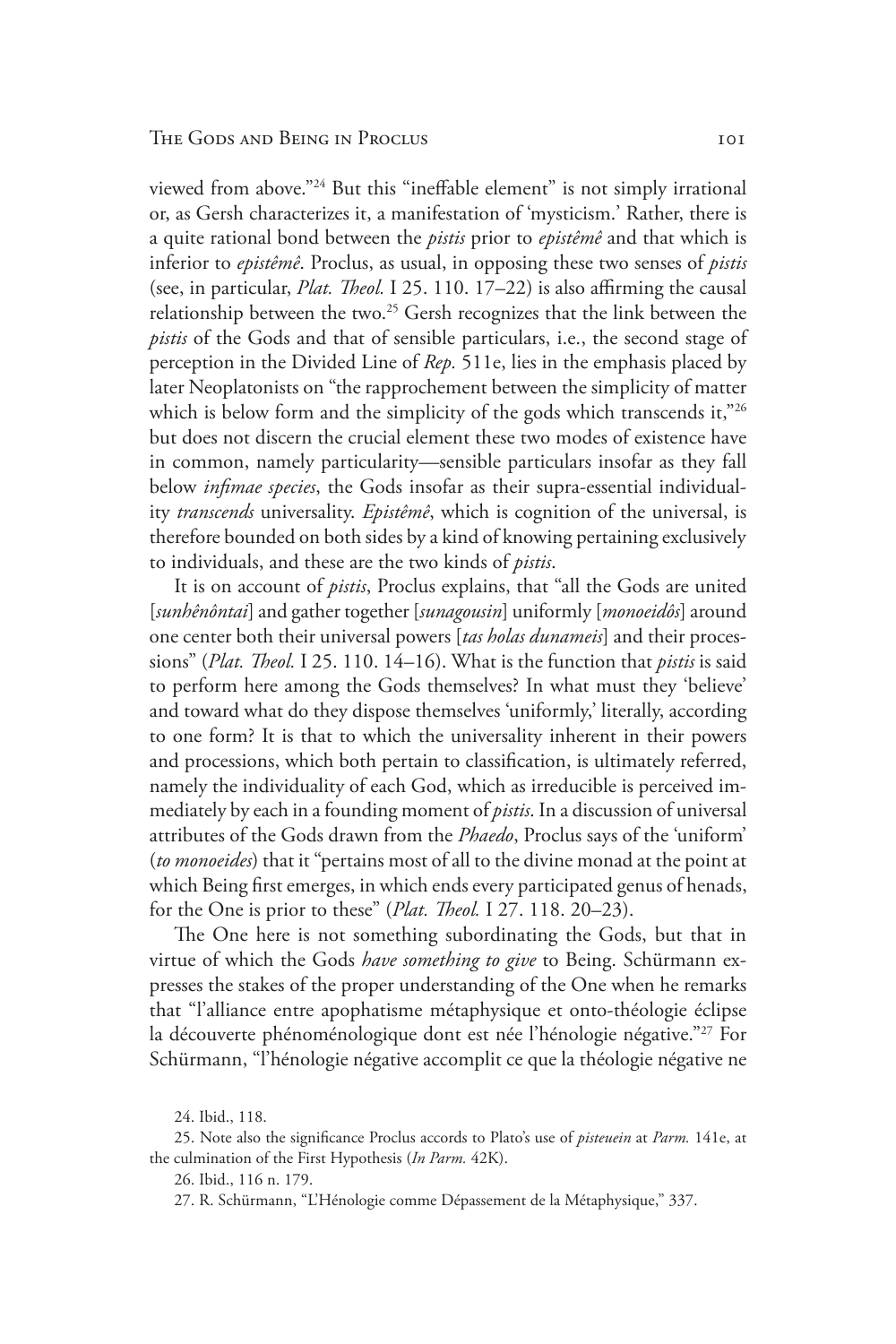peut jamais accomplir."28 For 'negative theology' the One is "l'étant suprême dont nous ne savons pas ce qu'il est, mais seulement qu'il est,"29 while the One of Plotinus and *a fortiori* of Proclus "ne désigne aucune réalité transcendante, aucune chose—et, en ce sens, rien."30 Steel similarly wishes to mark the distinction between Neoplatonic metaphysics and "onto-theology"31 as well as distinguishing the former from negative theology, that is, "a negative discourse whereby one expresses through negations what the divine cause is."32 In Proclus, Steel asserts, we have instead a "negative dialectic" which "only aims at removing all discourse, negations as well as affirmation," together with a positive theology of the divine classes. But what is the meaning of the transition from negative dialectic to positive theology? It is neither a question of a negative theology which would share with 'onto-theology' the attempt to disclose a supreme being according to philosophical categories, nor a speechlessness before 'mystic union.' Rather, the henological negations come into their rational significance by distinguishing henadic individuality from ontic unity, instead of as the determination of one supreme subject.

We will not lapse into hypostatizing the One if we accord to the henads the full systematic weight that they have for Proclus; but this is lost in recourse to concepts like negative theology and mystical union out of place in a thinker whose theology is fundamentally *positive*. Mystic union contradicts the manner in which Proclus consistently portrays engaging with the divine as an encounter *between individuals*, as at *In Tim.* I, 212. 19–26, which explains that in the performance of "divine works" it is necessary to withdraw from other pursuits so that "*alone*, one may associate with *the God alone*, and not attempt to join oneself to the One with multiplicity. For such a one would do the opposite, and separate himself from the Gods." Here the opposition of unity and multiplicity evidently applies to the integrity or dispersion of the individual, not to some unity into which individuals would be annihilated, nor is the 'unity' of the divine in any way a matter of one God instead of many. Similarly, at *Plat. Theol.* I 3. 15. 24–16. 1 the soul is urged to "incline herself toward her own unity and the center of her entire life, laying aside the multiplicity and diversity of the powers of every kind in her" in order to elevate herself to "the highest outlook [*periôpê*, *Politicus* 272e5]." Here again, the rhetoric of unity against multiplicity refers, not to reducing the number of entities involved, but to those entities' integral individuality.<sup>33</sup>

32. Ibid., 20.

<sup>28.</sup> Ibid., 334.

<sup>29.</sup> Ibid., 337.

<sup>30.</sup> Ibid., 334.

<sup>31.</sup> C. Steel, "Theology as First Philosophy: The Neoplatonic Concept of Metaphysics," 21.

<sup>33.</sup> K. Corrigan, "'Solitary' Mysticism in Plotinus, Proclus, Gregory of Nyssa, and Pseudo-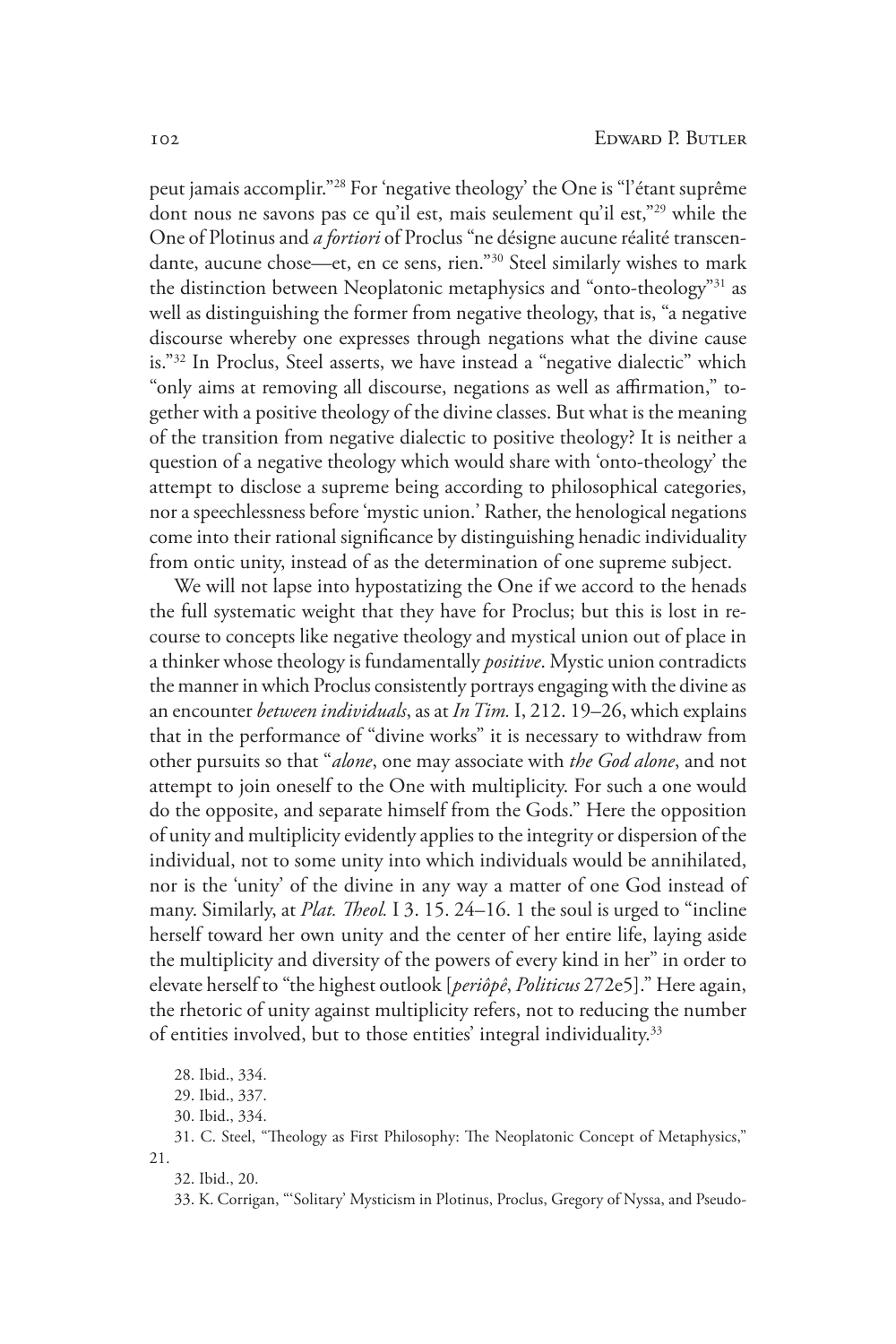Understanding the essence of henology as lying in individuation rather than in abstract unity grounds procession. The 'providence' of the Gods, a pre-thinking (*pro-noein*) of the whole of Being, lies in the supra-essential or 'existential' individuality they possess; indeed, it is a direct *consequence* of that individuality, because the latter entails that the whole of Being be preposited in each God, lest the universality accorded to Being in relation to *beings* be allowed to usurp the autarchy of each God—the Gods "are present to everything, transcend all things alike, and contain all things, while being dominated by nothing they contain" (*Plat. Theol.* I 19. 92. 25–93. 1). *Each* of the Gods is "the Best" (*to ariston*; *Plat. Theol.* I 19. 89. 4); therefore the desirable (*to epheton*), around which "all beings and all the Gods dispose their essences, powers, and activities" (*Plat. Theol.* I 22. 102. 12–14), though for beings it may lie outside themselves, is for the Gods nothing other than themselves: "nor does s/he [each God, see *hekastos* at l. 21] pass into something better, for what could be better than the best?" (*Plat. Theol.* I 19. 89. 25–27). It suffices to establish truth in the universe that each God is true to him/herself. Whereas, for Leibniz, each monad is a unique perspective on a single universe (*Monadology*, 57), for Proclus, the universe is *constituted* in the first place out of the manifold of unique henadic 'perspectives'. "All things are solely from the Gods, and genuine truth is in them, who know all things unitarily [*heniaiôs*]," (*Plat. Theol.* I 21. 99. 1–3), that is, as individuals themselves, on account of which "the Gods cognize all things … not like the intellect, which knows the particular by the universal and nonbeing by being, but each immediately [*autothen*], the universal and the particular alike, even atomic individuals, the infinity of future contingents, and matter itself" (*Plat. Theol.* I 21. 98. 7–12).

The *pistis* of the Gods, therefore, far from collapsing the system into irrational 'mysticism,' is the ultimate epistemic precondition without which there is nothing but an utterly circular idealism devoid of meaning because no procession really takes place. This is the trap the interpretation according to 'negative theology' or 'mystical union' falls into. Trouillard, for instance, sees the "autonomy of the intellect" as "guaranteed" by "le processus cyclique" according to which "la fin n'est autre que le principe";<sup>34</sup> but this autonomy is purchased at the cost of divorcing ontology from what is, for Proclus, its ground. From a purely ontological perspective Being does indeed form just such a circular or holistic system, but this is exactly why Being and its hypos-

Dionysius," discusses such texts, although he does not mention the passage above from the *Timaeus* commentary, and while his concerns and the scope of his inquiry are quite different from my own, similarly concludes that the language of unity in them pertains to "the uniqueness of identity" (35).

34. *Mystagogie*, 103.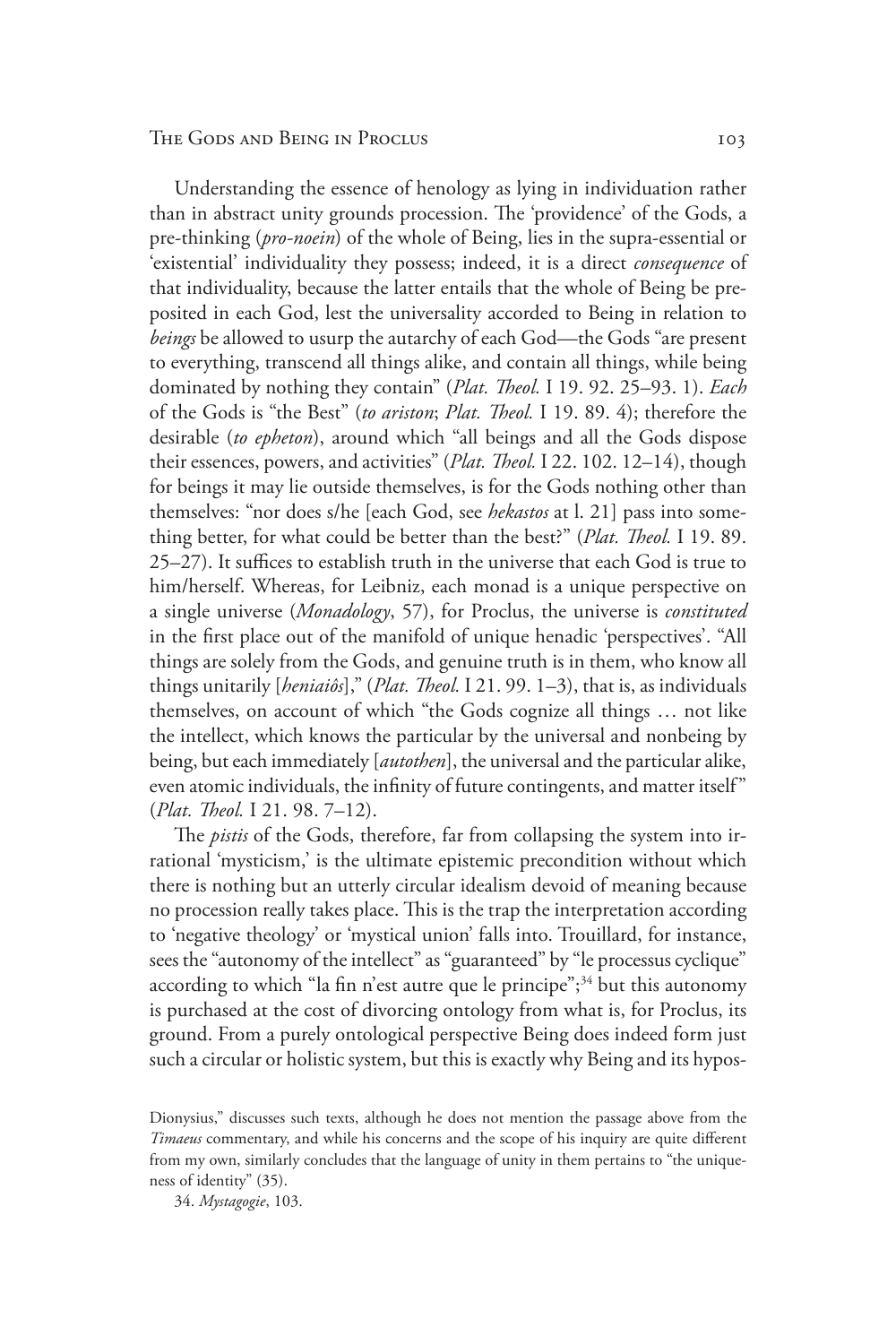tases are not henads (*El. Theol.* prop. 115). This is the emptiness of ontology without theology, inasmuch as theology for Proclus is not a set of universal propositions about the nature of divinity but an empirical and pluralistic welter of myths, rituals, names and iconography.

To return, however, to the technical formulations which articulate this concept of the relationship between the supra-essential and Being, Being is a dependent moment of each God prior to the Gods' activity, in which and through which Being acquires qualified self-sufficiency as that which "receives a multiplicity of henads and powers which are mingled into one essence" (*Plat. Theol.* III 9. 40. 7–8).35 Would not this mean that Being (and Life and Intellect, and hence the world itself) are multiplied at their source as many times as there are henads? After all, the henads do not participate in these hypostases; the hypostases participate in the henads.

Here the distinction between the modes of unity exhibited by henads and by beings (including the hypostases themselves), which is reflected in the distinction between the modes of discourse appropriate to 'theologians' and 'philosophers' respectively, assists us. The multiplication of Being and the other ontic hypostases as contained in each of the henads does not pluralize the hypostases *essentially* or *formally* because the instances of Being and the rest in each of the Gods share the same *formula*. Just as the multiplicity of participants beneath these hypostases, posterior to their essence, does not affect their *specific* unity, neither do the many henads prior to them—and prior to essence altogether. From another point of view, the many henads in which Being is anteriorly contained do not pluralize it because the henads, due to the nature of the First Principle and its difference from other monads, do not form a manifold structured in the same way as ontic manifolds. This is the reason for what would otherwise be a paradoxical statement by Proclus, namely that "a multiplicity [*plêthos*] of henads is discernible first in the first rank of the intelligible-and-intellectual" (*In Parm.* 1091). This statement implies that the intelligible Gods, whom Proclus treats in the third book of the *Platonic Theology*, do not constitute a multiplicity *per se*. The reason for this becomes apparent from remarks he makes in the latter text concerning the nature of these Gods and of the three 'intelligible triads.'36

The intelligible triads represent the articulated structure of Being Itself. Being in the broad sense encompasses Being in the narrow sense, namely the intelligible *qua* intelligible, as well as Life (that which is at once intel-

<sup>35.</sup> For a discussion of the difference between the self-sufficiency, or autarchy, of the Gods and the self-constitution of intelligibles, see D.G. MacIsaac, "The Origin of Determination in the Neoplatonism of Proclus."

<sup>36.</sup> On the relationship between the henads and the intelligible triads, see E.P. Butler, "The Intelligible Gods in the *Platonic Theology* of Proclus."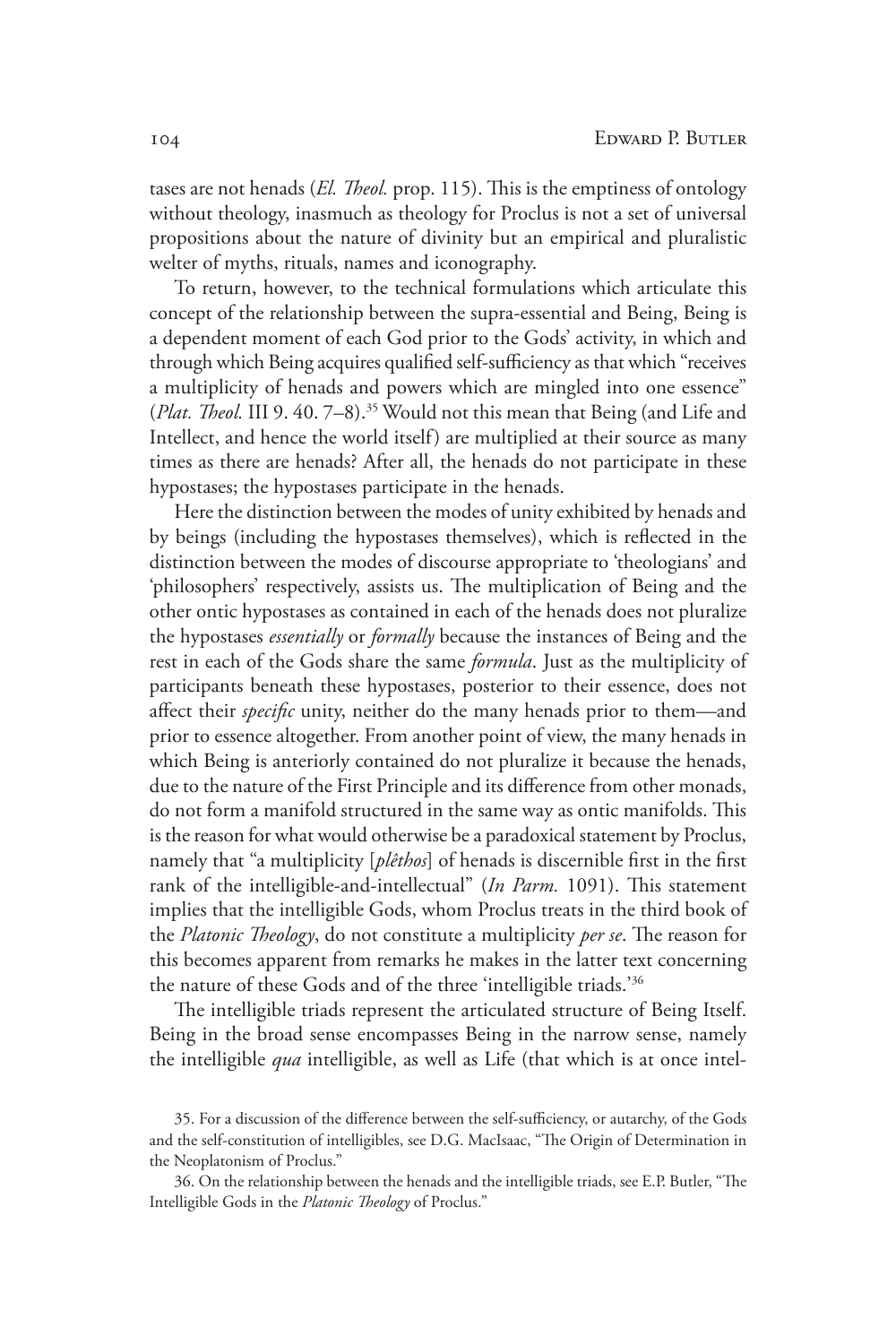ligible *and* intellectual, *noêsis*, the ideal form of thinking in its fulfillment) and Intellect (that which orients itself toward the intelligible as such). The latter are all, of course, Being too, and hence unfold from, and *as*, aspects of Being Itself. The three 'aspects' of Being which are the roots, so to speak, of the three hypostases are the three intelligible triads. In explaining the relationship between the three intelligible triads and the Gods, Proclus states that "the first triad is an intelligible God primarily, that which comes after it, an intelligible-intellective God, and the third, an intellectual God" (*Plat. Theol.* III 14. 51. 9–11). The intelligible triads represent the individual deity who is a member of these classes, but *prior* to the constitution of the classes themselves, which is the significance of 'primarily' (*prôtôs*) here. This is really the *only* sense in which the three intelligible triads could refer to *three Gods*, when Proclus has explicitly stated (at the aforementioned *In Parm.* 1091) that a *plêthos* of Gods is first present in the intelligible-intellective order.

It is significant in this respect that the intelligible-intellective order is where the activities of a *pantheon* first become evident, and where mythological hermeneutics begin in earnest, as manifest particularly in interpretations of *Phaedrus* 246–48. Prior to this we are only concerned with the properties of each individual henad, and not with the activities of particular classes of Gods. The first order of classification, the intelligible order, concerns only the most general attributes of the Gods as such, attributes nevertheless not as general as the attribute embodied by the One, namely, the attribute of being *unique individuals*.

Classificatory orders of the Gods subsequent to the intelligible order, that is, beginning with the intelligible-intellective, involve *relations* among Gods and hence are the site for Neoplatonists' mythological hermeneutics.<sup>37</sup> The progressive constitution of Being by successive divine orders has its *telos* in the emergence of the very determinations which make it possible to (retrospectively) treat the Gods through classes or kinds in 'philosophical' discourse.38 Once the space of relations among the Gods is fully articulated, the problem of the multiplication of Being in each deity no longer arises, for the transition has been accomplished from supra-essential individuality to *formal* unity, the unity of species. One might say, to construct a novel but typical Neoplatonic triad, that there is a sense in which the Gods *contain* the

37. Mythological identifications for the intelligible order in Proclus or Damascius (e.g., in the second part of *De princ.*, vol. III) refer to an order of intelligible Gods in a *narrow* sense corresponding to the narrow sense of Being as explained above. One might also observe that where the Orphic Phanes is understood to be operating as the third intelligible triad, or intelligible intellect, it is in virtue of his relationship to Gods of the intellectual class.

38. Compare D.G. MacIsaac, "Projection and Time in Proclus," 101: "[I]n bringing these works [viz., the philosophical corpus of Proclus] into being, the dividing thought which is *dianoia* simultaneously brings into being the philosophical terms which it employs."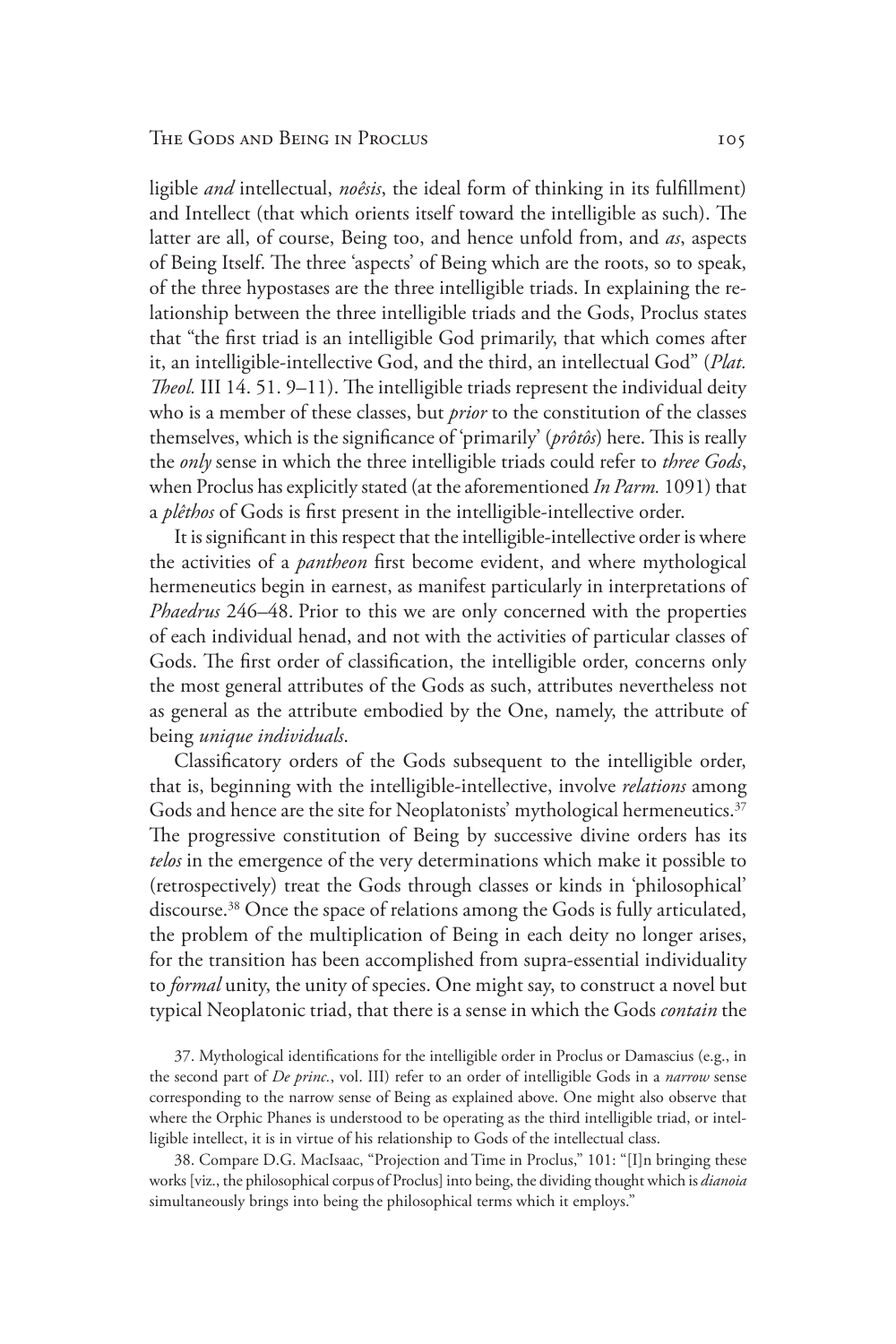intelligible, *both contain and are contained in* the intelligible-intellective, and *are contained in* the intellectual—albeit intellectual form 'contains' them only with degrees of specificity; hence the richness of content embodied in myths give myths the status for Proclus of virtual theophanies.

The relationship between the henads and their immediate (i.e., highest) participants, and thus the relationship in the most direct sense between the Gods and Being, is discussed in some complicated passages from Proclus' *Elements of Theology* which have troubled commentators, but which can be elucidated from the present perspective. *El. Theol.* prop. 135 posits that for each henad there is some being that participates it immediately, and that "the participant genera of beings are as many as the participated henads." But as Dodds points out in his commentary (p. 272), it is unclear what *genê* these might be. Moreover, when Proclus stresses that "there cannot be two or more henads participated by one <being>," nor "one henad independently [diêrêmenôs] participated by several <br/>beings>," he appears to flatly contradict himself (as noted by Dodds, p. 282) because props. 162–65 refer unequivocally to a *class* of henads participated by *to ontôs on*, a *class* of henads participated by the unparticipated Intellect, and so forth. How can 135 and 162–65 be consistent?

If open contradiction is to be avoided, the participation of the hypostases of 162–65 in their respective classes of deities must *not* constitute the participation in the first place or immediately of two or more henads by a single being that is rejected in 135. How could the multiplicity in question in the latter propositions not be of the kind that is ruled out in the former? One possibility is that, e.g., *to ontôs on* participates, not in a multiplicity of deities of the intelligible class, but rather in *any single deity in that class*, in accord with the remarks of Proclus about the intelligible triads quoted above (*Plat. Theol.* III 14. 51. 9–11). A multiplicity of henads could only be participated by a single being insofar as the being in question is a universal and the multiplicity is supra-essential, i.e., not ontologically determined.Nor could a single henad be 'dividedly' (*diêrêmenôs*) participated by more than one being, because as the primary participation is participation in the Gods, the differences between participants at this level could only come from participating different Gods. For "as the distinctive characters [*idiotêtôn*] of the henads vary, so the beings whose nature is identified with theirs [*sumphuomenon*] cannot but vary also" (prop. 135). And since we are dealing here with *ontôs onta*, 'real beings,' there can be no question of the beings proximately participating in a God being only numerically different.

That two terms cannot be on the same level, so to speak, as participants of a henad, but rather must assume a hierarchical disposition, implies that deities from different cultures would not simply represent different names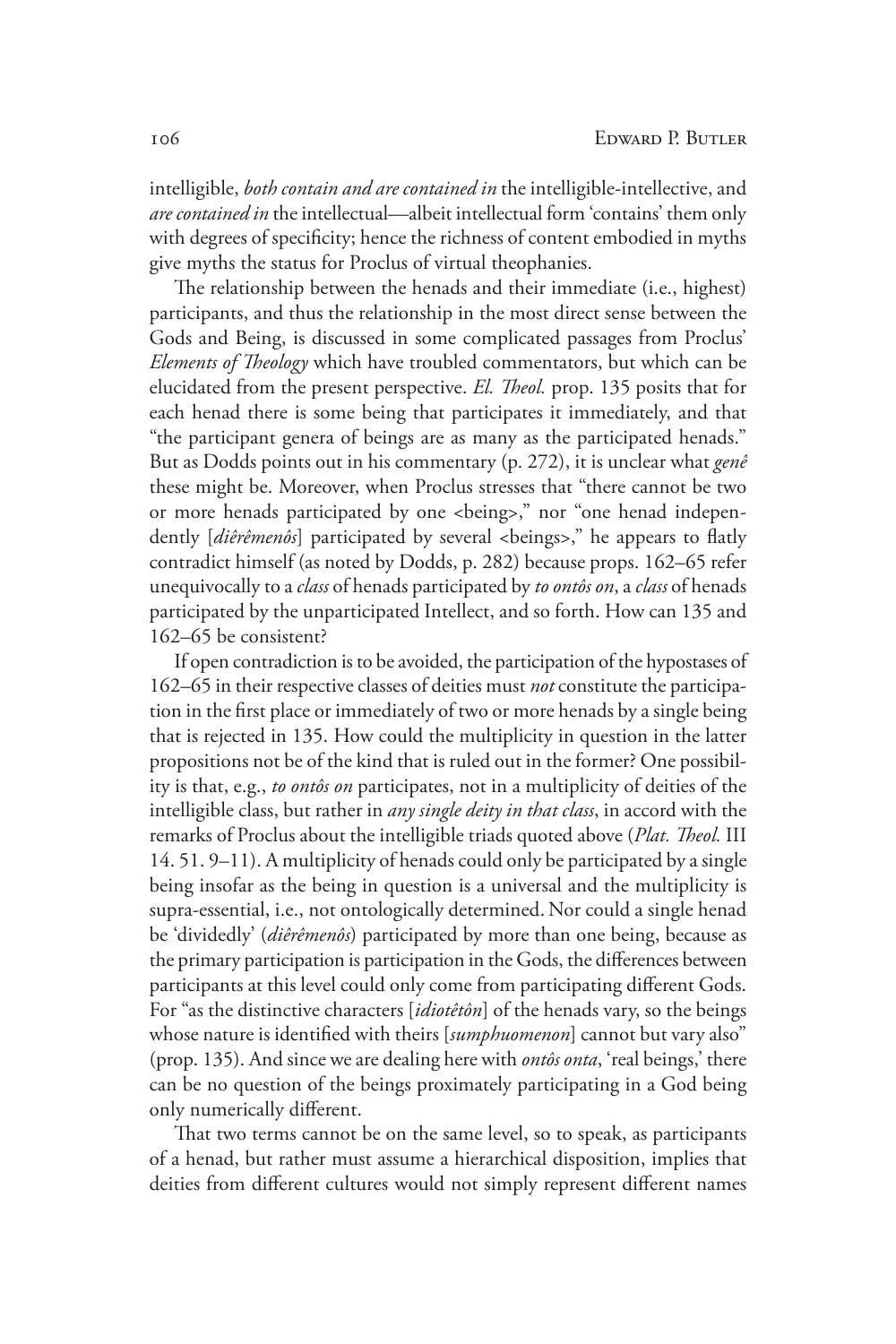for the same God or Gods. For Proclus, in his commentary on the *Cratylus,* explicitly rejects a hierarchy of languages which would make one more divine than another (*In Crat*. § 71).39 This brings us back to the question of the two ways of speaking about the Gods, which correspond to the two ways of linking henads to beings, one which is many-to-one, a class of deities to an hypostasis participating them, and the other which is one-to-one, one deity to one hypostasis. Corresponding to the former, the link between many henads and one hypostasis, there is the multiplicity of national pantheons, the Gods of whom are intellectually or functionally comparable, but irreducible to particulars participating common forms and differing only in their 'matter' (Proclus categorically rejects Plotinian 'intelligible matter' at *Plat. Theol.* III 9. 40). When it is a question, however, of the multiplicity of, say, intellectual Gods *within a single pantheon*, there can be no notion of a multiplicity participated by a *single* ontic principle, for as we can see from Proclus' own *Platonic Theology*, when a given pantheon is subjected to philosophical interpretation, there is always a formal unit, a 'monad,' strictly speaking, expressing the position of each deity within the singular *logos* of the pantheon.

It is anachronistic in some respects to speak of a concept such as cultural difference in relation to Proclus. But cultural difference is a manifestation of the problem of particularity, and it is on account of his concern for getting *that* right that Proclus can have something interesting to say about the former. *El. Theol.* prop. 149, for instance, demonstrates on the one hand that the total number of Gods must be *finite*, but on the other hand that there can be no absolute determination of *how many* Gods there are. It is not a question, to phrase it in modern terms, upon which ontology can have any purchase. For Proclus' teacher Syrianus, similarly, there can be no knowledge for the "partial soul" of the actual number of Gods, save that the number is on the one hand finite, and on the other hand not *less* than the number of *classes* of beings (*In Metaph*. 914b3–6).<sup>40</sup> There cannot be *fewer* Gods than there are classes of beings, for the real articulation in Being is furnished by divine activity and the differences within the given pantheon; but the determination is not reciprocal, and neither the total number of deities nor the total number of pantheons is delimitable any further than to finitude. Similarly, at *In Tim.* III, 12 we read that the number and nature of the Gods is known to the Gods themselves "divinely" while the *Parmenides* "teaches us in a human manner and philosophically," and philosophical knowledge

<sup>39.</sup> *In Platonis Cratylum commentaria*. Ed. G. Pasquali. Leipzig: Teubner, 1908.

<sup>40.</sup> *Syriani in metaphysica commentaria*. Ed. W. Kroll. In *Commentaria in Aristotelem Graeca*, Vol. 6. 1. Berlin: Reimer, 1902.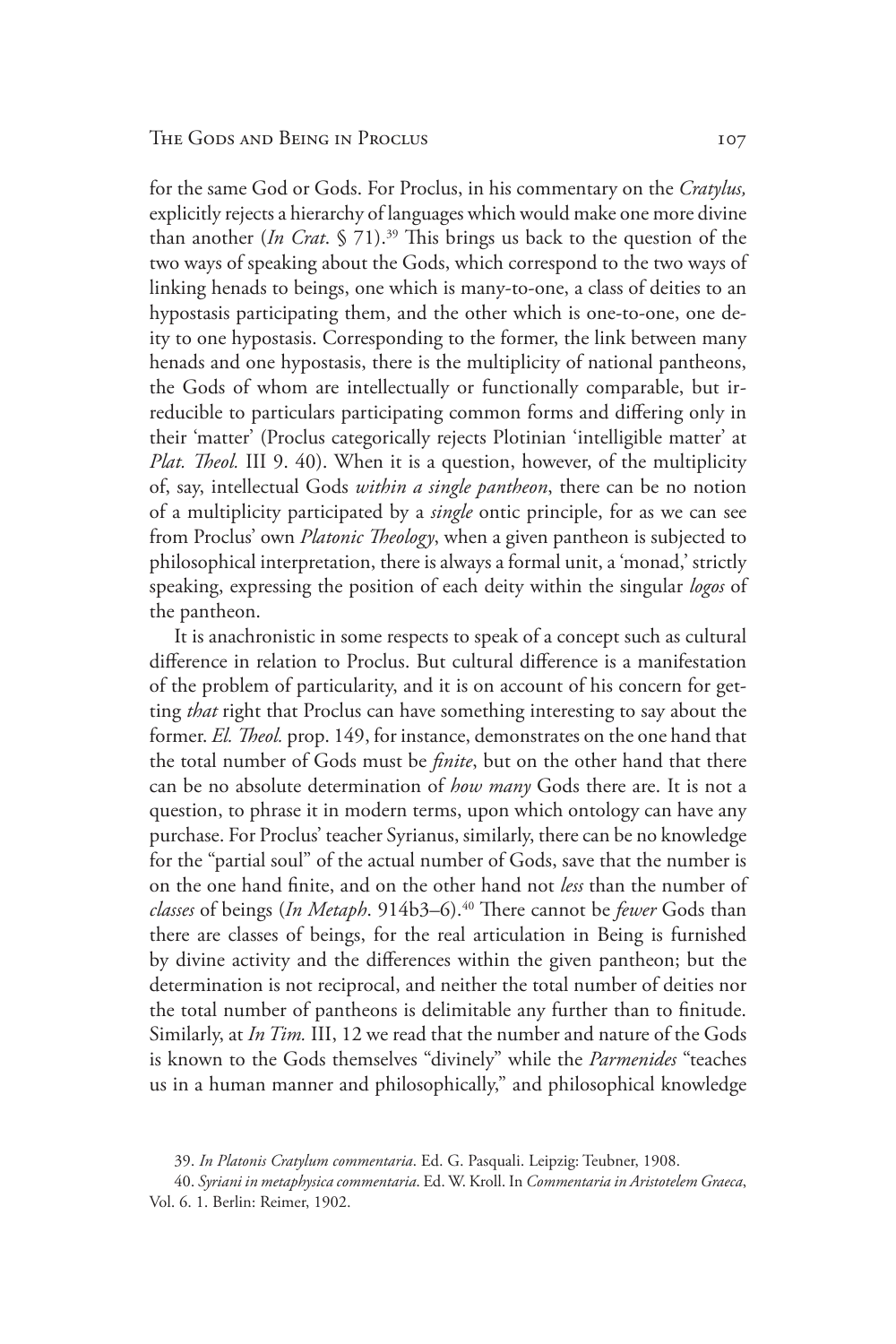remains for Proclus knowledge of the universal and of the particular purely as an instantiation of the universal.<sup>41</sup>

It simply does not make sense that Syrianus and Proclus would claim that the number of Gods was not humanly knowable if that number could be determined by the number of ontic hypostases. The henadic manifold must not be denumerable in this fashion; instead, it consists of just those Gods who *happen* to exist, and who have revealed themselves cultically, most likely in numbers well beyond those of a single pantheon. As such, there is nothing to authorize that the *comparison* of deities belonging to different pantheons proceed to their *conflation* with one another. We can see that Proclus thinks this way, not merely from the eclecticism of his personal practice as attested by Marinus, but first-hand from the way he approaches this question in his *Cratylus* commentary (Pasquali, 32.9ff): *If* a certain deity *may* be called by the Greeks Briareus, but differently by the Chaldeans, nevertheless…, the counterfactual conditional making it clear that this would not be something up to a *philosopher* to determine in the first place.<sup>42</sup> Accordingly, the only case in which Proclus unequivocally identifies a God of one nation with that of another is in acceding to the anecdotal identification of the Egyptian Goddess Neith with the Hellenic Athena in Plato's *Timaeus* (*Tim.* 21e), and this is presented as a matter of testimony. The Saïte, Proclus remarks, "perhaps conjecturing [*tekmairomenos*] this from the great agreement of the lifestyle of the citizens [of Athens] with Her [Neith] or perhaps also perceiving from the telestic art and hieratic works that there was an allotment [*klêrouchia*] of this kind" (*In Tim.* I, 140. 22–28).

And so when Proclus posits, in introducing the third intelligible triad at *Plat. Theol.* III 14. 49, that "there are not more beings than henads, nor more henads than beings, but rather each procession of Being participates the One," we will understand this not as determining the total number of henads, but as determining that no *procession*, that is, no *class* within Being, is to be conceived as arising in the absence of divine illumination. This means that each hypostasis must have at least one henad whose activity is specific to it. Soul, for instance, as a novel hypostasis relative to Intellect, cannot merely be the product of the activity of intellectual Gods manifesting on a lower level, but must possess its own class of deities who guarantee it a direct

41. Van Riel, "Les Hénades de Proclus sont-elles Composées de Limite and d'Illimité?" 422 n. 30, unlike most commentators, notices that "le nombre exact des hénades n'est connu qu'aux dieux," but does not seem to see the significance for Proclus' ontology of this *ontologically* undetermined supra-essential multiplicity grounding Being Itself.

42. J. M. Dillon, "The Magical Power of Names in Origen and Late Platonism," 210, paraphrases this passage while unfortunately eliminating the counterfactual phrasing explicit in the Greek.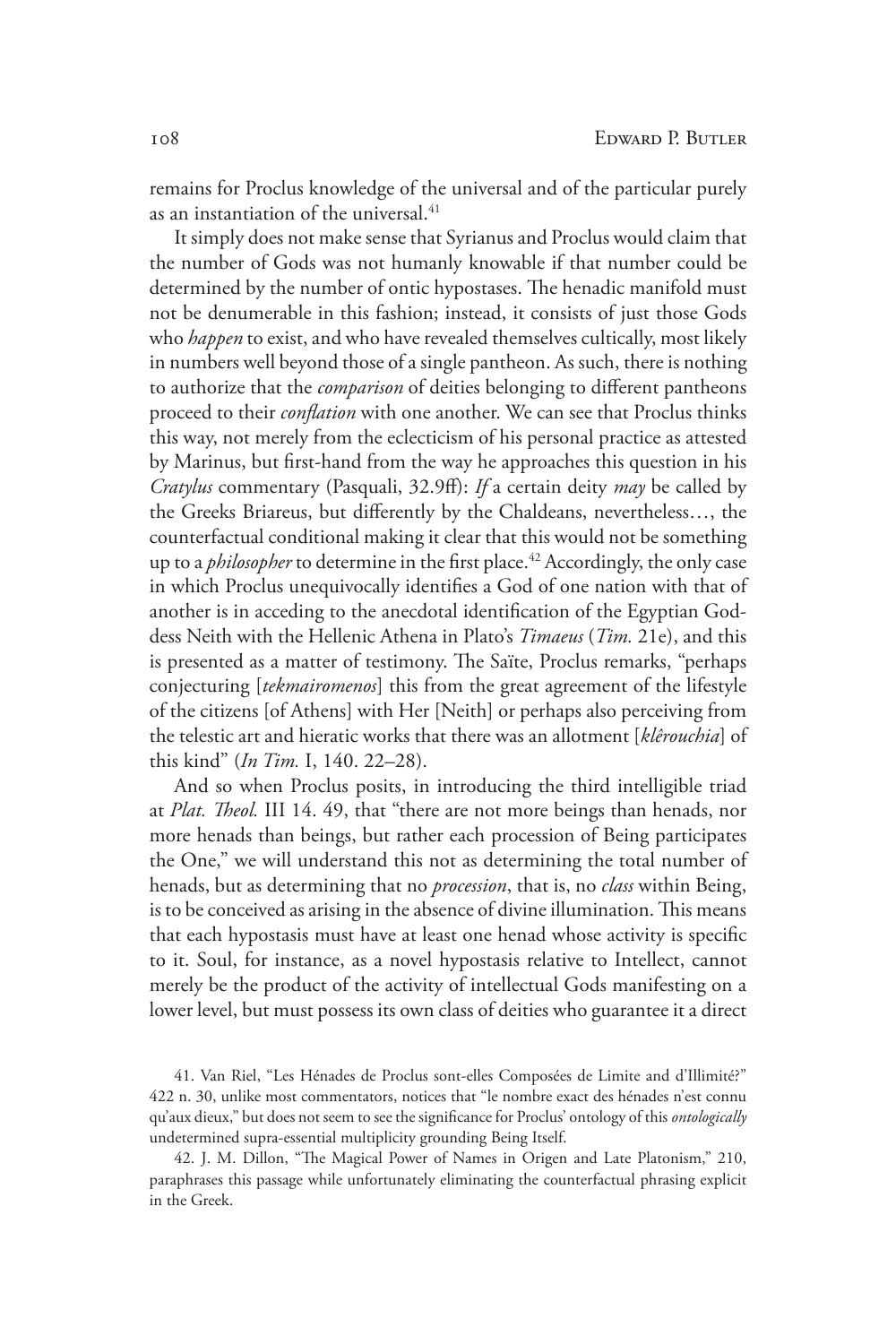divinization. Even where a member of such a class is a deity active on higher planes of Being as well, Proclus secures the new phase of that deity's activity with reference to a *mythic* disjunction. In the case of Zeus, for example, who is active on both the intellectual and infra-intellectual planes, the difference is marked by the difference between Zeus *qua* sovereign of the whole cosmos (Zeus *qua* intellectual God) and as one of three Gods dividing the sovereignty (Zeus *qua* hypercosmic God), i.e., a mythical distinction supports the ontological distinction (*Plat. Theol.* VI 8. 34–42).<sup>43</sup> This sort of hermeneutic is no mere allegorical subtlety; Proclus negotiates in this way an ontological relationship between myth and reason. The very facticity of myth enables it to function as an instrument of unique, supra-essential divine individuals.The significance of myth in Proclus thus is not of a ladder for the soul to climb up to the truth, to be kicked away after this 'demythologization.' Rather, myth retains its existential excess relative to the universality of the concept, the "superabundance" of the Gods (*El. Theol.* prop. 131) in recognition of which the philosophical system limits itself.

Returning to the distinction between the theologian's and the philosopher's ways of speaking about the Gods, we can say that the participation of moments of Being in single henads, as per *El. Theol.* 135, refers to the former, for this is the narrative, so to speak, of Being's divinization, while the participation of moments of Being in classes of henads, as per *El. Theol.* 162, belongs to the latter. Just as an individual must, according to Proclus, encounter one deity at a time in order to encounter that deity in his/her true profundity (*In Tim.*  I, 212), so too philosophy is divinized in the exegesis of singular pantheons, as Proclus carries out with the Hellenic pantheon in his *Platonic Theology*, despite the fact that his biographer Marinus attests to an eclecticism in Proclus' personal religious practice (Vita Procli 19).<sup>44</sup> Philosophy, the kingdom of the universal, reaches out to individual deities and particular pantheons to be divinized because the transition from being to *huparxis* is the transition from formal or specific (sortal) unity to individuality. The threshold between the realm of form and that of *huparxis* is therefore a gateway into the factical and the unique as the domain of revelation.

According to *El. Theol*. prop. 138, Being is the "first and highest of all the participants of the divine character [*tês theias idiotêtos*] which are thereby divinized [*ektheoumenôn*]." We may be specific about what Being means here. It is not unparticipated Being, the monad or hypostasis of Being, for this participates in the *class* of intelligible Gods, and therefore not one-to-one.

<sup>43.</sup> There are numerous other examples; see, e.g., the way that Proclus uses the incommensurable myths about Persephone being spouse either of Zeus or of Hades (*Plat. Theol.* VI 11. 50f; *In Crat*. §150, p. 85.18–23).

<sup>44.</sup> *Vita Procli*. Ed. J. F. Boissonade. Leipzig, 1814. Reprint, Amsterdam: Hakkert, 1966.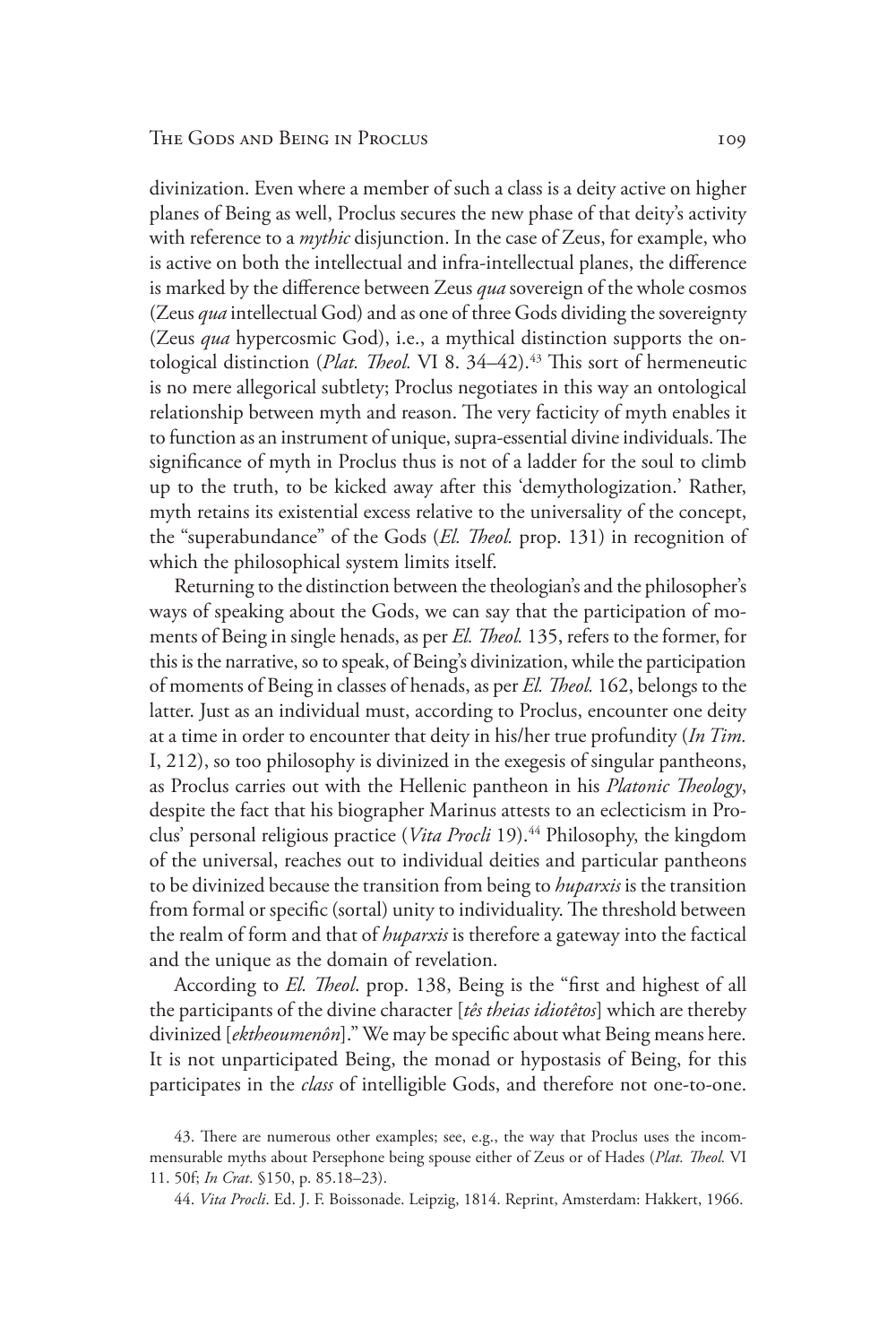Rather, this highest participant is the Mixed of the *Philebus*, which is radical Being, the third or synthesizing moment of the first intelligible triad.<sup>45</sup> "Every God begins his/her characteristic activity with him/herself," and establishes first in him/herself the character [*idiotêta*] s/he bestows upon participants (*El. Theol.* prop. 131); with respect to the first intelligible triad, each God is at once in his/her supra-essential existence the agent of the mixture *and also* the mixture itself as primal or radical Being, a kind of ontic doubling of the God's own supra-essential individuality. Being is in the first place each God's mirroring of him/herself. Thus Proclus, characterizing procession in abstract terms, states that "the One and Being generate *a second henad conjoined with a part of Being*," and Being "generates a more partial being suspended from a more partial henad," this being the division, *diairesis*, of the One and the distinguishing, *diakrisis*, of the One and Being (*Plat. Theol.* III 26. 89. 22–26), the generation of a "second henad" together with a more partial being referring to the emergence of specific levels of Being from the activities of the Gods.

The kind of 'division' that Proclus speaks of here cannot be adequately represented by a Porphyrian tree. However, that does not mean that it is not rational, a mere external multiplication. Proclus does not offer an account of the coming-to-be of many Gods from one God. Rather, he takes the existence of the Gods as primordial givenness, and offers an account of how ontic unity, which is of a formal nature, comes to be out of henadic unity, which is of an individual, 'existential' nature. The transition from henadic to ontic unity takes the whole of the *Platonic Theology* to accomplish but is, on the most universal plane, accomplished in the first intelligible triad, which contains the formula according to which each God is present to Being. The dialectic of Limit and the Unlimited which yields as its result Being and all of the subordinate hypostases, arises from the two primary aspects of each deity.We may characterize these two aspects, Proclean 'Limit' and 'Unlimited,' insofar as they are determinations of Being, as particularity and universality, which emerge from the original distinction between the *huparxis* and the powers of each God, Damascius' "minimum distinction." And so it is not because of the Unlimited, for instance, that there are many Gods, or because of Limit that their number is finite. This would be the worst sort of category mistake insofar as it is only because the Gods, the primary units or individuals, first apply these principles to themselves that we can speak philosophically about their natures. Reaching this far, reflection attains the point at which *epistêmê*, by recognizing its limitations, becomes the witness to its own origins, and

<sup>45.</sup> Damascius regards Being as the "first *hênômenon*," distinguishing it thus as 'unified' from the 'unitary' (*heniaios*) henads; compare *El. Theol.* prop. 6, "Every manifold is either *ex hênômenôn* or *ex henadôn*"—that is, either ontic or henadic.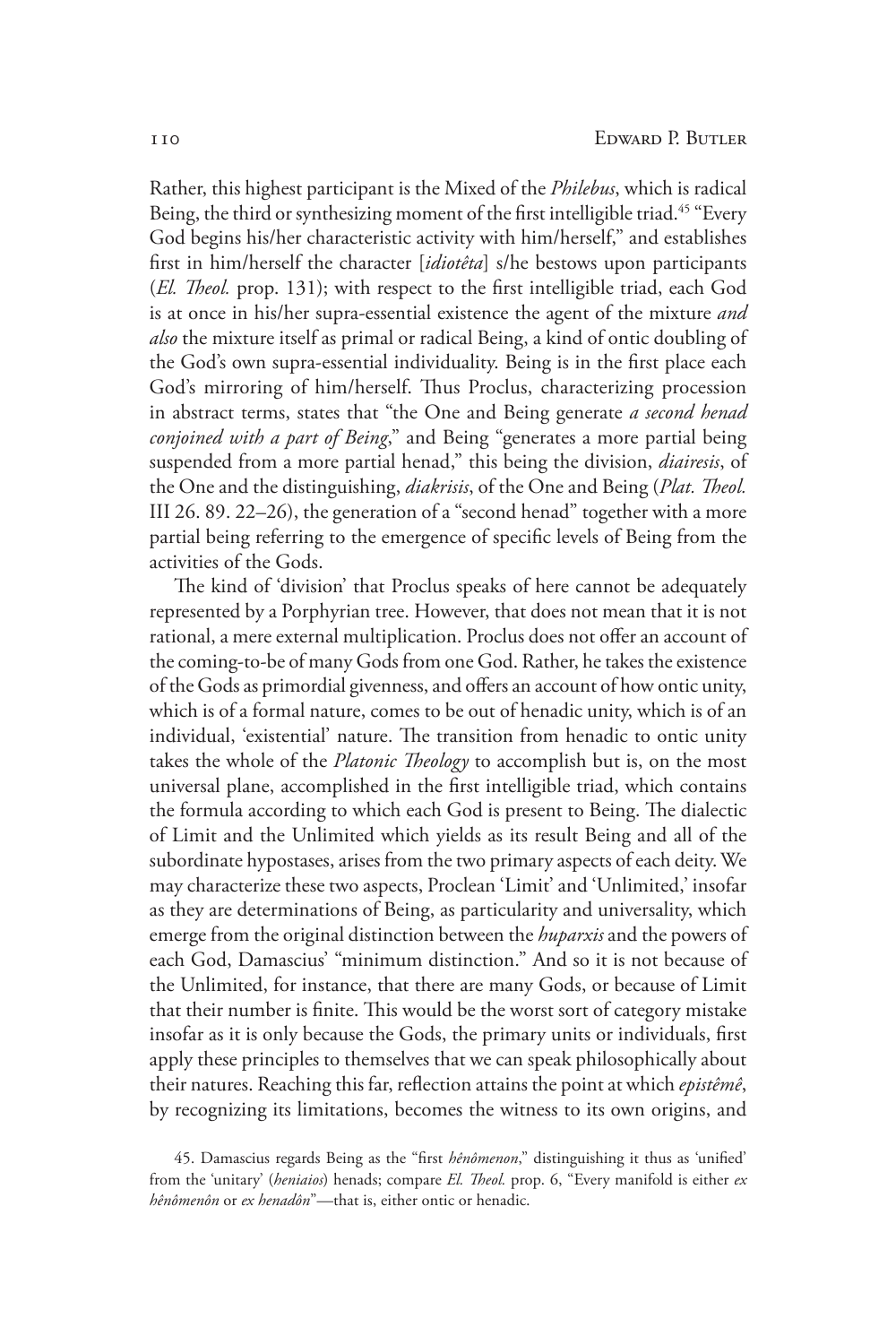thus comes into as much self-sufficiency as it is coherent for it to possess. In short, it recognizes itself in the moment of pre-ontological reflection of the ultimate existents.

Terezis states that because Proclus "places forms at an inferior level compared to that which they possess in Plato's work," he "relativizes Platonic ontology," and the "precedence of the One and the henads over Being" makes Proclus "a representative of an era when mysticism dominated and rituals prevail."46 Terezis sees a trade-off here. On the one hand, Proclus "gives a theological orientation to his work and aims at including classical ontology into his theological henology, so that every ontological foundation is completely impossible without its permanent reference to henological preconditions." But despite "relegating" the forms to an inferior plane, Proclus does thereby concede to forms "an actual content and remains within the orbit of a consistent realism."47 There is much more to it than this, however. Proclus, far from being a prisoner of his era, can even speak to us today insofar as he challenges the presumptive mutual entailment of *content* and *relativity*. The plurality, uniqueness and individuality of the henads does not need to be reduced to uniformity in order to provide a ground for ontology; they provide this ground by virtue of the dialectic of particularity and universality immanent to them. Nor does ontology become the handmaiden of some particular dogmatic theology, since in recognizing the factical plurality of pantheons and revelations, it is subordinated not to one, but to the many. Ontology is thus emergent from theology just as Being is from the Gods; but neither is reducible to the other.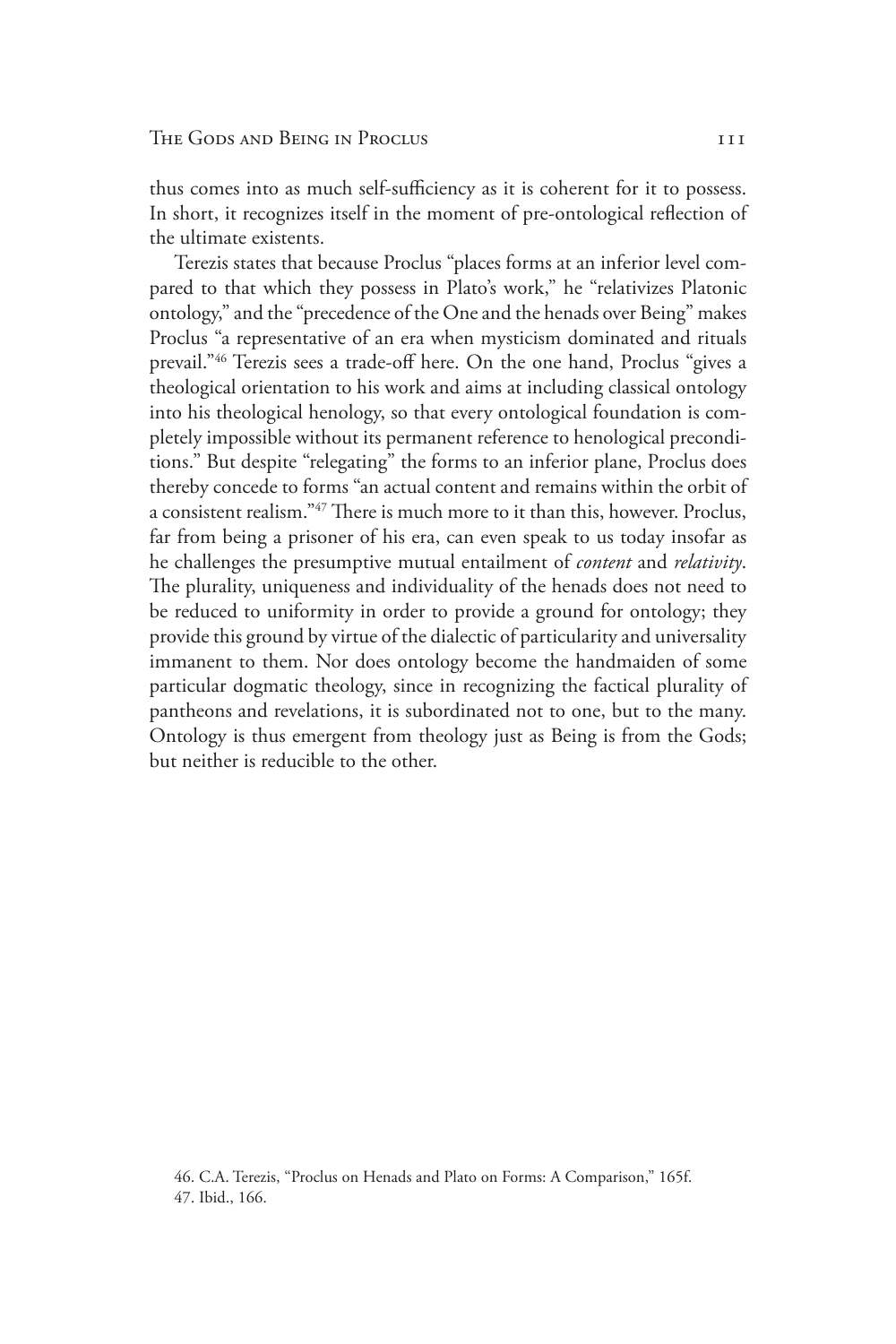MODERN AUTHORS CITED:

Bodéüs, Richard. *Aristotle and the Theology of the Living Immortals.* Trans. J. Garrett. Albany: SUNY Press, 2000.

Butler, Edward P. "Polytheism and Individuality in the Henadic Manifold." *Dionysius* 23 (2005): 83–104.

—."Offering to the Gods: A Neoplatonic Perspective." *Magic, Ritual and Witchcraft* 2.1 (2007): 1–20.

—."The Intelligible Gods in the *Platonic Theology* of Proclus." *Méthexis*  21 (2008) (forthcoming).

Charles-Saget, Annick. *L'Architecture du divin. Mathématique et philosophie chez Plotin et Proclus*. Paris: Les Belles Lettres, 1982.

Corrigan, Kevin. "'Solitary' Mysticism in Plotinus, Proclus, Gregory of Nyssa, and Pseudo-Dionysius." *The Journal of Religion* 76.1 (1996): 28–42.

Dillon, John M. "The Magical Power of Names in Origen and Late Platonism." In *Origeniana Tertia*, ed. R. Hanson and H. Crouzel, 203–216. Rome: Edizioni dell'Ateneo. 1985.

Gersh, Stephen. *From Iamblichus to Eriugena.* Leiden: E. J. Brill, 1978.

Lloyd, A.C. "Procession and Division in Proclus." In *Soul and the Structure of Being in Late Neoplatonism*, ed. H.J. Blumenthal and A.C. Lloyd, 18–45. Liverpool: Liverpool U Press, 1982.

—. *The Anatomy of Neoplatonism.* Oxford: Clarendon Press, 1990.

Lowry, James M.P. *The Logical Principles of Proclus'* Stoicheiôsis Theologikê *as Systematic Ground of the Cosmos.* Amsterdam: Rodopi, 1980.

MacIsaac, D.G. "Projection and Time in Proclus." In *Medieval Philosophy and the Classical Tradition*, ed. J. Inglis, 83–105. London: Routledge, 2002.

—. "The Origin of Determination in the Neoplatonism of Proclus." In *Divine Creation in Ancient, Medieval, and Early Modern Thought*, ed. M. Treschow, W. Otten and W. Hannam. Leiden: E.J. Brill, 2007.

Schürmann, Reiner. "L'Hénologie comme Dépassement de la Métaphysique." *Les Études Philosophiques* 3 (1982): 331–50.

Smith, Andrew. *Porphyry's Place in the Neoplatonic Tradition*. The Hague: M. Nijhoff, 1974.

Steel, Carlos. "Theology as First Philosophy: The Neoplatonic Concept of Metaphysics." *Quaestio* 5 (2005): 3–21.

Terezis, Christos A. "Proclus on Henads and Plato on Forms: A Comparison." *Diotima* 32 (2004): 157–66.

Trouillard, Jean. *L'Un et l'Âme selon Proclus.* Paris: Les Belles Lettres, 1972.

—. *La Mystagogie de Proclos*. Paris: Les Belles Lettres, 1982.